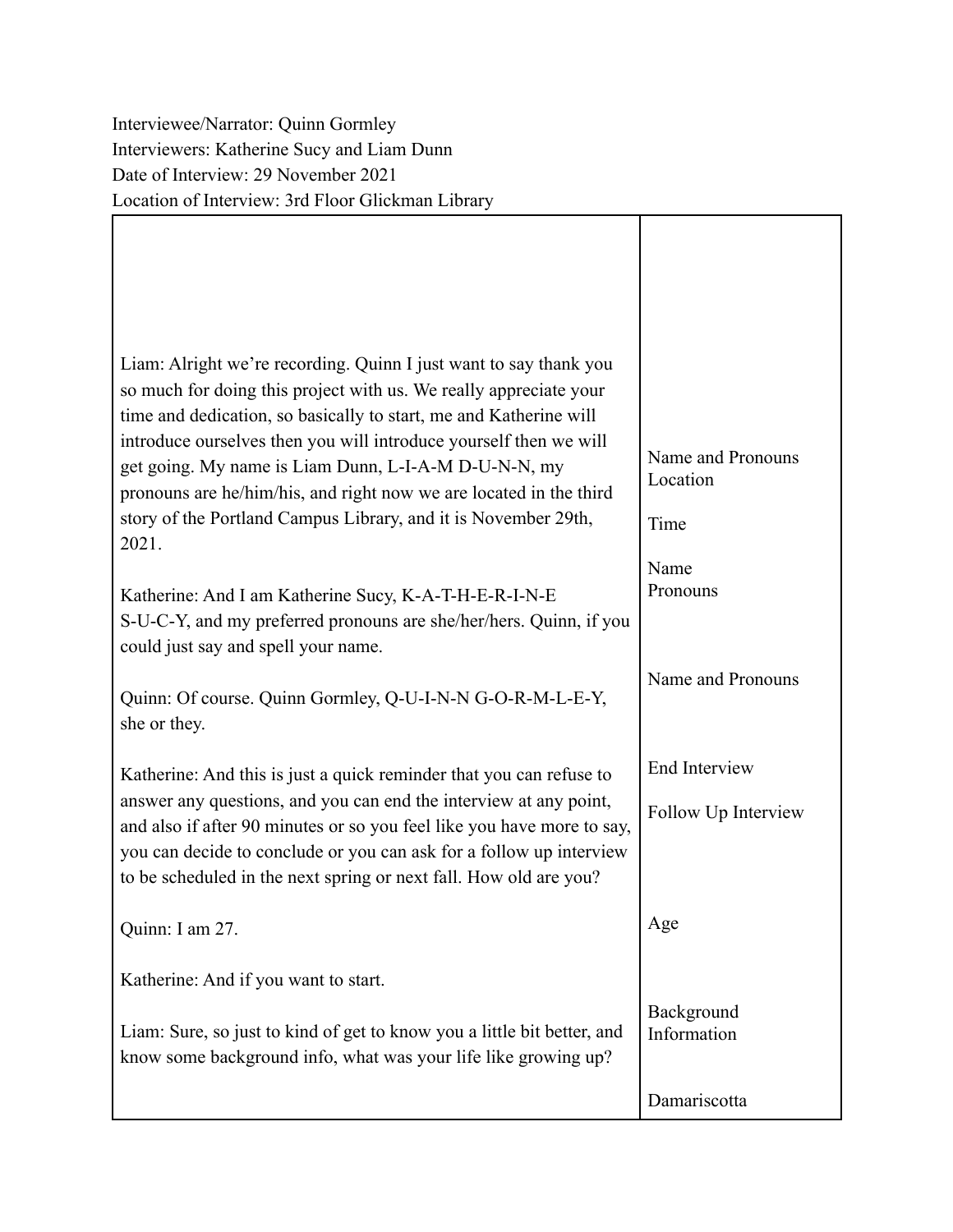| Quinn: Life like growing up. Well, I grew up in Damariscotta, in the<br>mid coast, which is a rapidly gentrifying tourist town, but when I<br>was growing up it was not that. It was mostly, well, a village in<br>between Boothbay and Camden that people would stop at in the<br>summer and mostly had fishermen in it. My mom was the director<br>of our local library, my dad was an artist and a school bus driver,<br>and I have an older sibling. Not quite sure what we're looking for<br>here. I don't know, I liked a lot growing up in rural Maine. It was<br>beautiful. | Gentrification<br>Fishermen<br>Library/ Artist/ School<br><b>Bus Driver</b><br>Sibling<br><b>Rural Maine</b> |
|-------------------------------------------------------------------------------------------------------------------------------------------------------------------------------------------------------------------------------------------------------------------------------------------------------------------------------------------------------------------------------------------------------------------------------------------------------------------------------------------------------------------------------------------------------------------------------------|--------------------------------------------------------------------------------------------------------------|
| Liam: That's awesome. We also noticed that you checked off that<br>you wanted to talk about religion, do you consider yourself to be<br>religious in any way now, and if so how is that expressed?                                                                                                                                                                                                                                                                                                                                                                                  | Religion<br>Religious expression                                                                             |
| Quinn: Sure, yes, I did grow up quite religious. Super, super<br>christian but like, lefty Christian, so within the United Church of<br>Christ which is a progressive denomination. That was a really big                                                                                                                                                                                                                                                                                                                                                                           | Lefty Christian<br>Progressive<br>Denomination                                                               |
| part of my identity growing up, we were in the church 3 or 4 times a<br>week mostly doing suppers and that kind of thing. I originally had                                                                                                                                                                                                                                                                                                                                                                                                                                          | Seminary                                                                                                     |
| intended to go to seminary before I got into this work. I think<br>Christianity is a big part of my life right now but I don't quite know<br>how it fits in at the moment. I had some sizable disagreements with<br>the denomination a couple years ago that I haven't resolved yet, but<br>the motivation of faith is still pretty central in my life.                                                                                                                                                                                                                             | Conflict<br>Faith                                                                                            |
| Katherine: Can you talk a little bit more about what your faith has<br>meant to you?                                                                                                                                                                                                                                                                                                                                                                                                                                                                                                |                                                                                                              |
| Quinn: Yeah, it's funny because I don't think we get a lot of<br>positive queer narratives of religion, which I've considered in the                                                                                                                                                                                                                                                                                                                                                                                                                                                | Trauma                                                                                                       |
| queer churches I go into them it's like 'oh my god the trauma' and<br>I'm like well yeah, that's real and I have respect for that, but also<br>like not at all my experience. Church was one of the few safe spaces                                                                                                                                                                                                                                                                                                                                                                 | Lived experience                                                                                             |
| in my childhood. I went through an open and affirming process<br>when I was in high school that my mother really drove home and<br>we're incredibly welcoming both times I had to come out to the<br>congregation. Actually when I first transitioned, I asked to be                                                                                                                                                                                                                                                                                                                | Coming out<br>Baptization                                                                                    |
| rebaptized, and I insisted on doing it via immersion, so they dip you                                                                                                                                                                                                                                                                                                                                                                                                                                                                                                               | Cold                                                                                                         |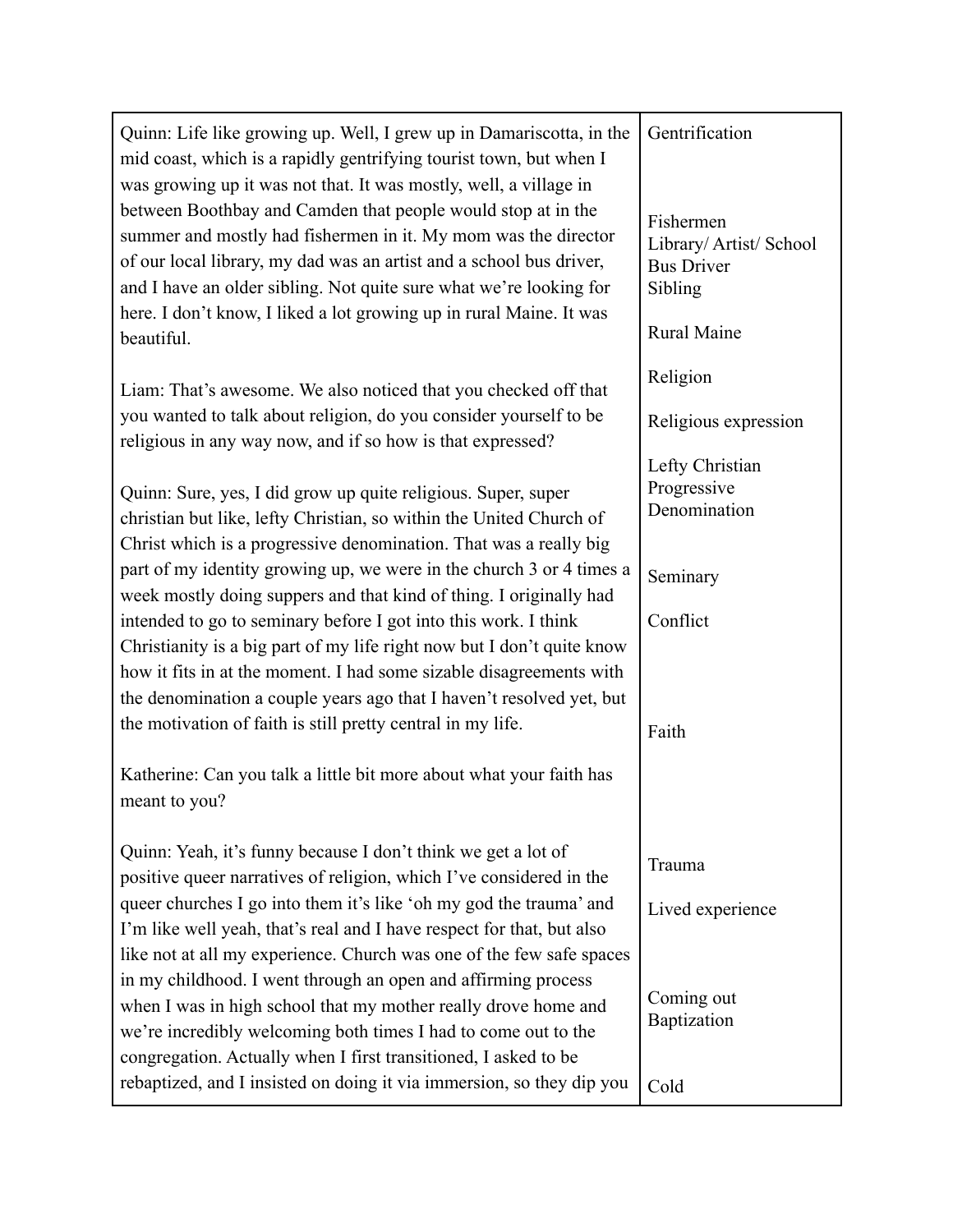| in a lake as opposed to dribbling water on your head. Which I<br>thought would be a good idea to do that in November in Maine.<br>When I got there, the entire church had shown up on Biscay Pond in<br>Damariscotta, and there's this huge kayaking group that a lot of<br>them were part of and they arranged a rainbow of kayaks around<br>me, it was really beautiful. So yeah, it was a place of acceptance, a             | Kayaking<br>Beautiful<br>Acceptance<br>Protestant work ethic            |
|---------------------------------------------------------------------------------------------------------------------------------------------------------------------------------------------------------------------------------------------------------------------------------------------------------------------------------------------------------------------------------------------------------------------------------|-------------------------------------------------------------------------|
| place of faith. There has been an expectation of work in my family,<br>not that we, well we are consistently Protestant. You don't have to<br>do anything to be worthy of grace but you damn well better act like<br>you've got grace and that means you have to be of service to others.<br>Kind of the message I got growing up and I got it through church<br>camp and everything and all that would be happening and then I | Service<br>Church camp                                                  |
| was surrounded by a queer clergy members, and no one ever had an<br>issue with me going off to bible camp with painted nails. In fact, I<br>usually came home with a different color. I don't know, it was safe<br>and accepting, and driving. It gave me that identity. I saw the<br>wholeness of gender and queerness also gave me an identity that<br>was bigger than that, which I find a lot of comfort in.                | Identity<br>Gender and Queerness                                        |
| Katherine: Were there any other places that were significant to you<br>growing up? Aside from Damariscotta? Or more specifically in<br>Damariscotta?                                                                                                                                                                                                                                                                            |                                                                         |
| Quinn: I spent most of my childhood in the library because my<br>mom worked there. And now I guess I'm pretty loud about the                                                                                                                                                                                                                                                                                                    | Library                                                                 |
| importance of libraries now because they are one of the few places<br>people can exist for free and where your access to information is<br>protected and respected. And that's important. I don't know, the<br>library, church, and my neighbors backyard is what my childhood                                                                                                                                                  | Exist for free<br>Neighbors backyard                                    |
| was, so.                                                                                                                                                                                                                                                                                                                                                                                                                        | Memories                                                                |
| Liam: Do you have particularly fond memories of growing up in the<br>library or just being around libraries in general?                                                                                                                                                                                                                                                                                                         | Director                                                                |
| Quinn: Well, my mom was the director and she had a tendency to<br>hire cookey, old women, a lot of retired art and english teachers.<br>Old women get into a lot of trouble in the world and that was<br>always nice to have this. We didn't have any connection to my                                                                                                                                                          | Old Women/ Art and<br><b>English Teachers</b><br><b>Extended family</b> |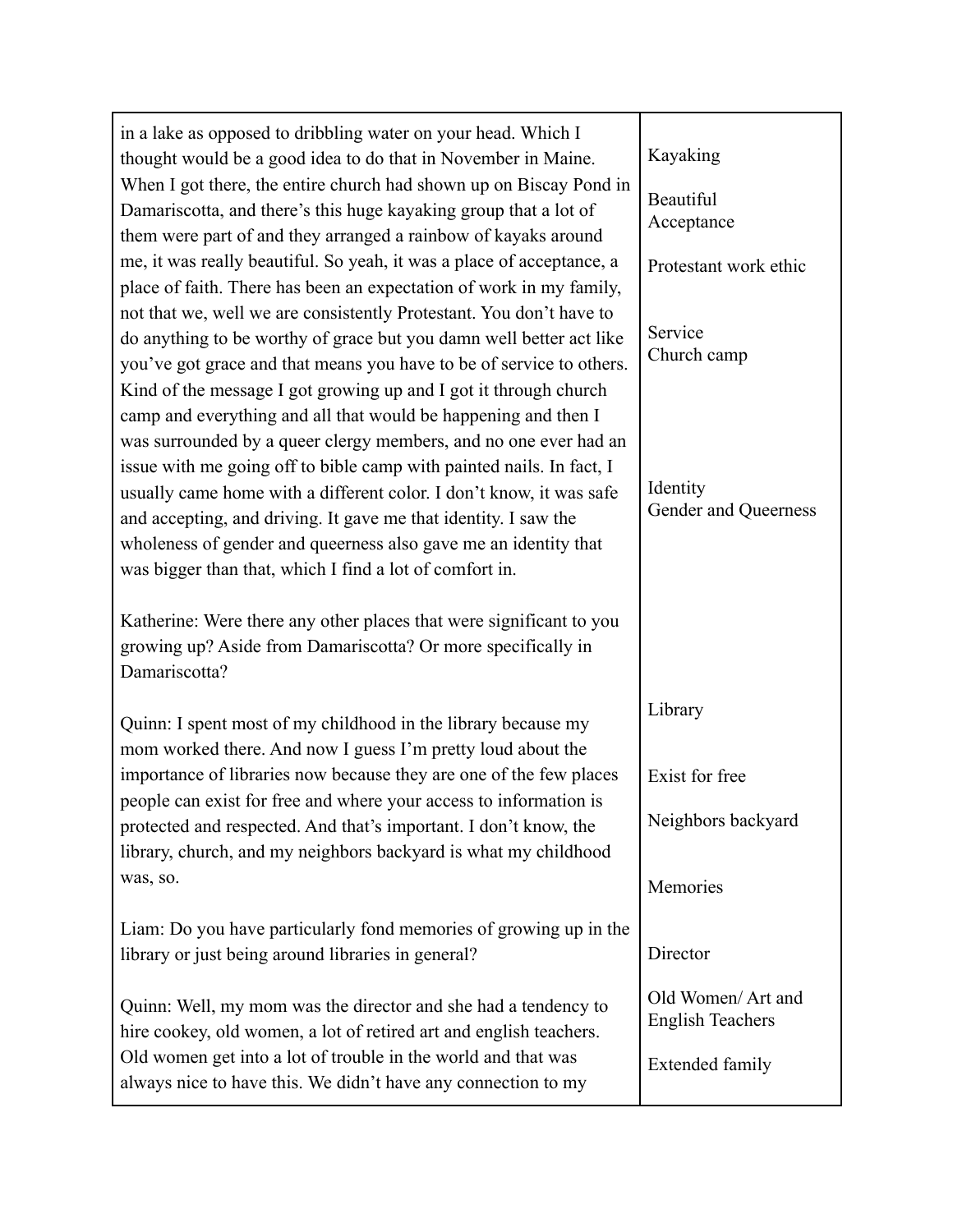| extended family growing up so the library staff were really the<br>people who looked after me when I wasn't in school. They were<br>really quite lovely. Usually the most strong opinions, and not very<br>quiet, despite librarians reputations, which I think is very ill earned.<br>I don't know if I have any super specific memories. It's just kind of<br>a backdrop of everything.<br>Katherine: Can you talk about the significance of your neighbors | Strong opinions<br>Neighbors backyard |
|---------------------------------------------------------------------------------------------------------------------------------------------------------------------------------------------------------------------------------------------------------------------------------------------------------------------------------------------------------------------------------------------------------------------------------------------------------------|---------------------------------------|
| backyard?                                                                                                                                                                                                                                                                                                                                                                                                                                                     |                                       |
| Quinn: Sure. That was formative. They were fundamentalist<br>Christians who my parents and I have a lovely relationship with. We<br>get along now, but maybe during the decade that I needed them to                                                                                                                                                                                                                                                          | Fundamentalist<br>christians          |
| be parents were not the most present. My mom was working 70 or<br>80 hours a week and my dad was really, really sick. So if I wasn't at                                                                                                                                                                                                                                                                                                                       | Work                                  |
| school or the library, I would usually go home from school then go<br>to my neighbors since they were homeschooled. Very different                                                                                                                                                                                                                                                                                                                            | Homeschooling                         |
| worldview that they had. Incredibly welcoming, kind people, until<br>there is a reason for them not to be. Which that was unpleasant,                                                                                                                                                                                                                                                                                                                         | Different worldview                   |
| coming out to them which was in the middle of a fight about one of<br>the gay marriage referendums. Sort of put an end to that<br>relationship really suddenly unfortunately. It's funny they still send                                                                                                                                                                                                                                                      | Welcoming and kind,<br>but homophobic |
| my parents christmas cards every year and I'm left off, which<br>clearly means they don't know my family because everyone is a                                                                                                                                                                                                                                                                                                                                | Fruity                                |
| little fruity. Yeah, I don't know. I learned a lot from those<br>relationships about what I didn't want to be, and how easy it is to                                                                                                                                                                                                                                                                                                                          | Relationships                         |
| mistake living well and kindly by others and then thinking you live<br>well and kindly by others. But not really, there are a lot of<br>conditions put on it.                                                                                                                                                                                                                                                                                                 | Perception                            |
| Katherine: Can you talk a little bit more about that?                                                                                                                                                                                                                                                                                                                                                                                                         | Homophobic                            |
| Quinn: Well, just that they're wonderful and kind so long as you're<br>not gay. That was another sin, and then there was being queer. That<br>was a whole level beyond, which never made any sense to me,<br>because it's not written anywhere biblically. Well, sin isn't really                                                                                                                                                                             | Sin                                   |
| presented anywhere biblically. That's not really relevant. But yeah,<br>they could forgive a lot of things except that. I went from being                                                                                                                                                                                                                                                                                                                     | Threat                                |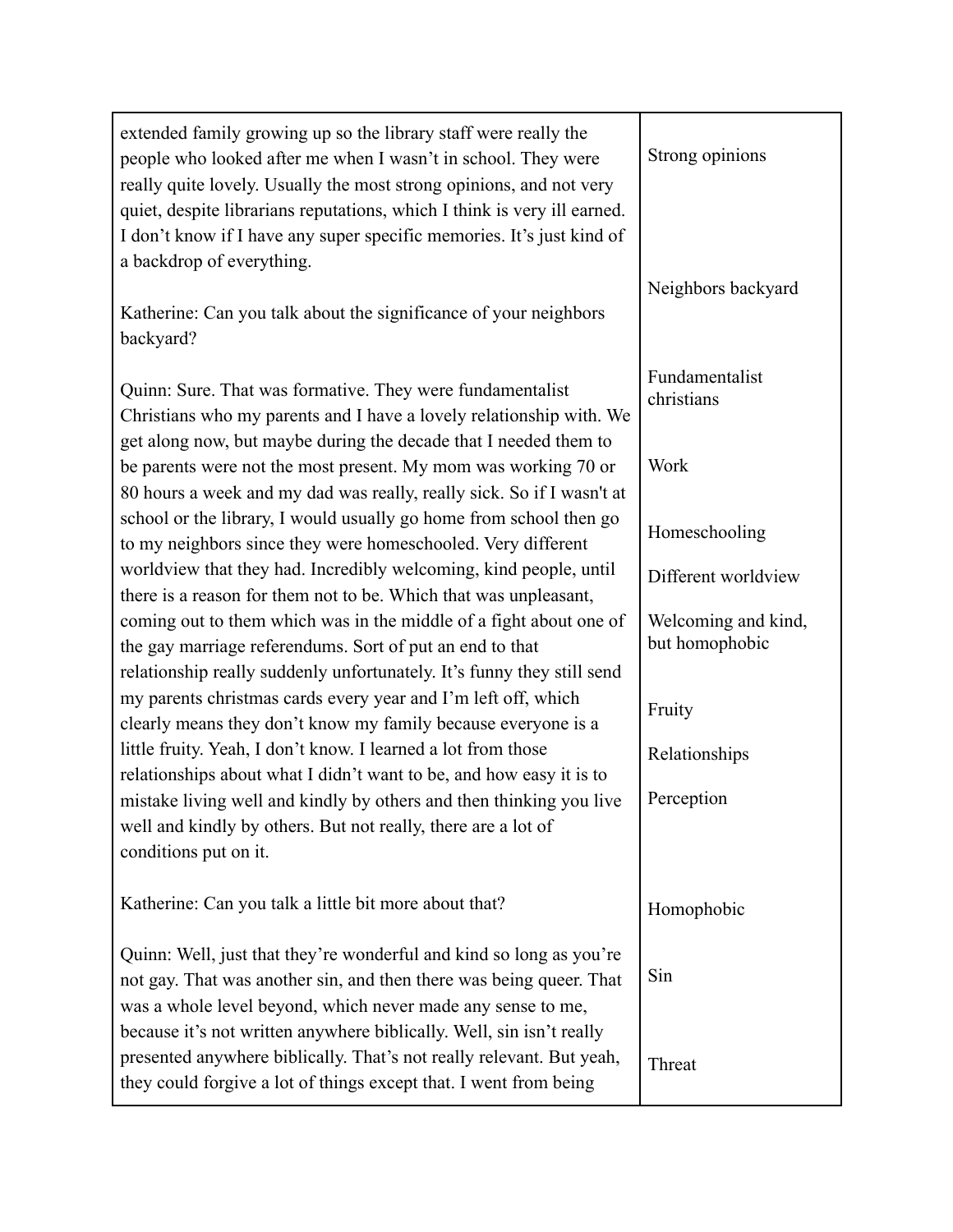| somebody who disagreed with them about their beliefs to someone<br>who is a threat to their children and family despite having been in<br>their house almost every day for a decade at that point. Not a lot of<br>resolution to that unfortunately, but I guess I'm lucky that if I had to<br>get rejected by a family, it's better my neighbors than my own<br>home. | Sorrow          |
|------------------------------------------------------------------------------------------------------------------------------------------------------------------------------------------------------------------------------------------------------------------------------------------------------------------------------------------------------------------------|-----------------|
|                                                                                                                                                                                                                                                                                                                                                                        | Time            |
| Katherine: I'm really sorry to hear that.                                                                                                                                                                                                                                                                                                                              |                 |
| Quinn: It was a decade ago, it's fine.                                                                                                                                                                                                                                                                                                                                 | Feeling         |
| Katherine: Could you talk a little bit more, if you don't mind, about<br>what that felt like?                                                                                                                                                                                                                                                                          |                 |
|                                                                                                                                                                                                                                                                                                                                                                        | Subtlety        |
| Quinn: I guess a lot of crappy things going on in my life at that<br>point. I honestly don't know why I wasn't used to them. I wasn't<br>particularly subtle about not being a cisgendered straight man. That                                                                                                                                                          | Transitioning   |
| was causing a lot of problems at school, and attempting to transition<br>with weird support from my parents. I was mostly just pissed                                                                                                                                                                                                                                  | Gay marriage    |
| because it was easy to be pissed at them. Because there was a big<br>political fight over gay marriage going on and it's like you're right<br>you're wrong. I was mostly just angry the day that it happened and                                                                                                                                                       | Best friend     |
| it took a while to realize that my best friend was in that family and I<br>would walk their dogs every day and I learned how to argue with                                                                                                                                                                                                                             | Personal growth |
| that person and that has ended up being a really important skill in<br>my life. Being able to argue for what I believe in and I learned that                                                                                                                                                                                                                           | Loss            |
| with him. So that I have lost that, which I didn't think I realized in                                                                                                                                                                                                                                                                                                 |                 |
| the moment how much of a loss that was. I think it was a bigger                                                                                                                                                                                                                                                                                                        |                 |
| loss for them than it was for me though, because they lost the ability<br>to talk to someone who thought differently than they did. But it's<br>sad.                                                                                                                                                                                                                   |                 |
|                                                                                                                                                                                                                                                                                                                                                                        | Gender identity |
| Liam: That's a really good point that it's more of a loss for them<br>than it is for you. Would you say that your gender identity when you<br>came out to them, it was a shock to them because they were so<br>blinded by their religion that they couldn't see that I guess? Do you<br>think it was a shock to them or not?                                           |                 |
|                                                                                                                                                                                                                                                                                                                                                                        | Trans community |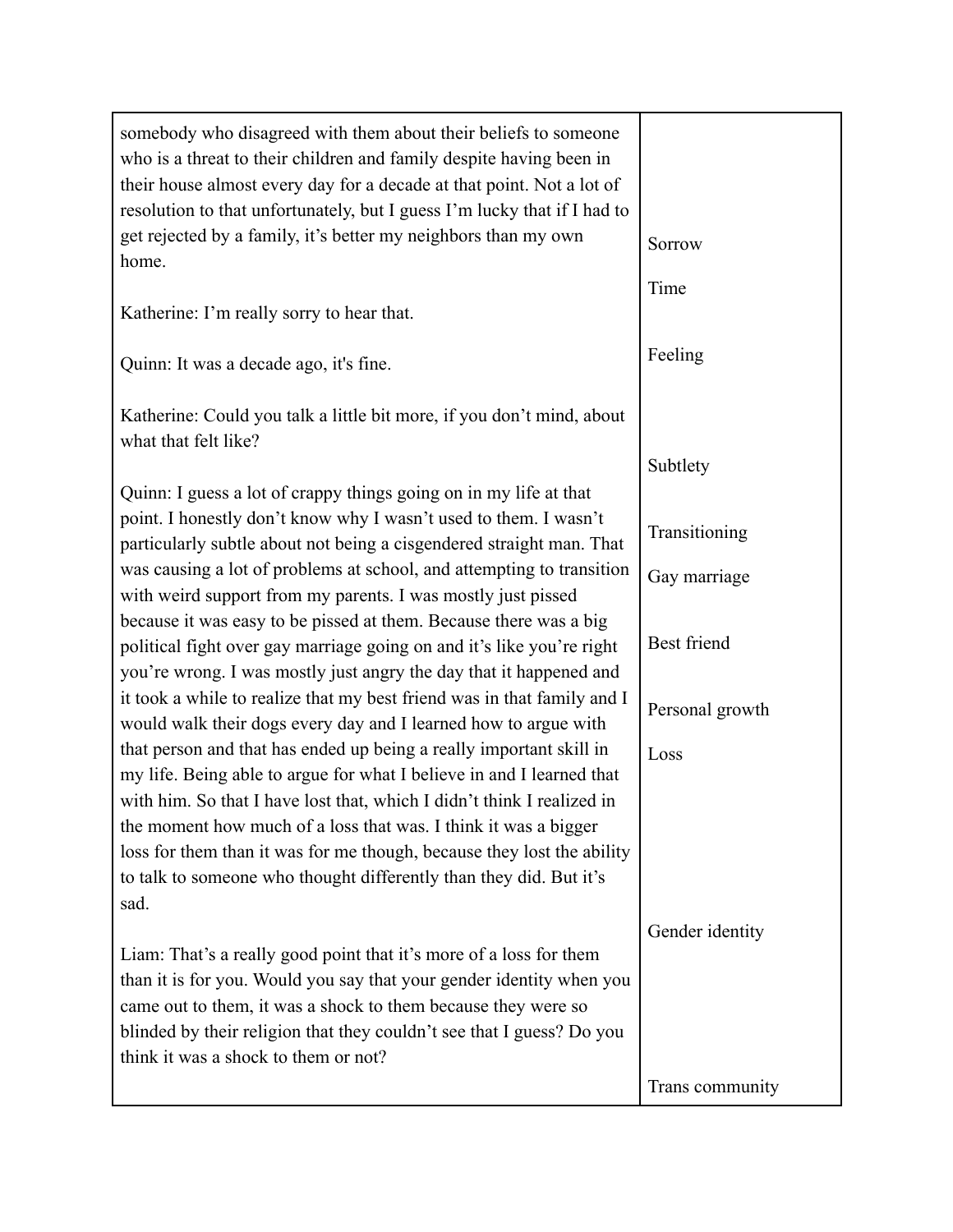| Quinn: Alright, so you have to think back more than 7 years ago,<br>almost no one outside of the trans community had ever even heard<br>the word transgender. So we didn't even get to a conversation about<br>gender identity. I made some comment about my boyfriend at the<br>time, and they interpreted that as being gay, which was I don't<br>know, I had originally, I didn't really come out at any point. It was<br>just assumed I didn't disagree with people. But I was okay with that<br>being gay was [inaudible] but there were a lot of gay kids in school<br>growing up, and it didn't make effeminacy okay, but at least<br>eliminated the expectation that I'd behave differently and that was a<br>little bit better. So no we didn't really get to the gender identity part<br>of the discussion. I have no idea if they ever learned about that or<br>not. I assumed they talked to my mother occasionally from time to<br>time. We've all since moved, but they pop in and check in on her. I<br>can't imagine it would have gone better.<br>Liam: So I guess that's enough for the background info section. Is<br>there anything else you feel you want to talk about right now,<br>anything else you didn't get to mention? | Gay                                        |
|-----------------------------------------------------------------------------------------------------------------------------------------------------------------------------------------------------------------------------------------------------------------------------------------------------------------------------------------------------------------------------------------------------------------------------------------------------------------------------------------------------------------------------------------------------------------------------------------------------------------------------------------------------------------------------------------------------------------------------------------------------------------------------------------------------------------------------------------------------------------------------------------------------------------------------------------------------------------------------------------------------------------------------------------------------------------------------------------------------------------------------------------------------------------------------------------------------------------------------------------------------|--------------------------------------------|
| Quinn: I don't think so.                                                                                                                                                                                                                                                                                                                                                                                                                                                                                                                                                                                                                                                                                                                                                                                                                                                                                                                                                                                                                                                                                                                                                                                                                            |                                            |
| Liam: Okay.                                                                                                                                                                                                                                                                                                                                                                                                                                                                                                                                                                                                                                                                                                                                                                                                                                                                                                                                                                                                                                                                                                                                                                                                                                         | Friendship and Chosen<br>Family/Definition |
| Katherine: Okay, so we can move into friendship and chosen family.<br>So as an adult, how do you define family?                                                                                                                                                                                                                                                                                                                                                                                                                                                                                                                                                                                                                                                                                                                                                                                                                                                                                                                                                                                                                                                                                                                                     | Chosen family                              |
| Quinn: Hmm, that's a good one. I don't know, I feel like I only have<br>a chosen family. Because I feel like I've been able to rekindle<br>family relationships with my family of origin as an adult, in a way<br>that is a much more even and healthy playing field between all<br>parties. Everyone went to therapy, it was great. I think family is all<br>of the people I choose to make important. I guess in practical terms<br>if you open up my phone to make a phone call, it's the people it's<br>the people who show up in the safe contacts. If I'm in an accident or<br>something they're who I call. That's been really important, and I<br>think it's a beautiful part of queer community is found family.<br>Certainly a lot of my adulthood when things have not been great.                                                                                                                                                                                                                                                                                                                                                                                                                                                       | Therapy<br>Safe<br>Found family            |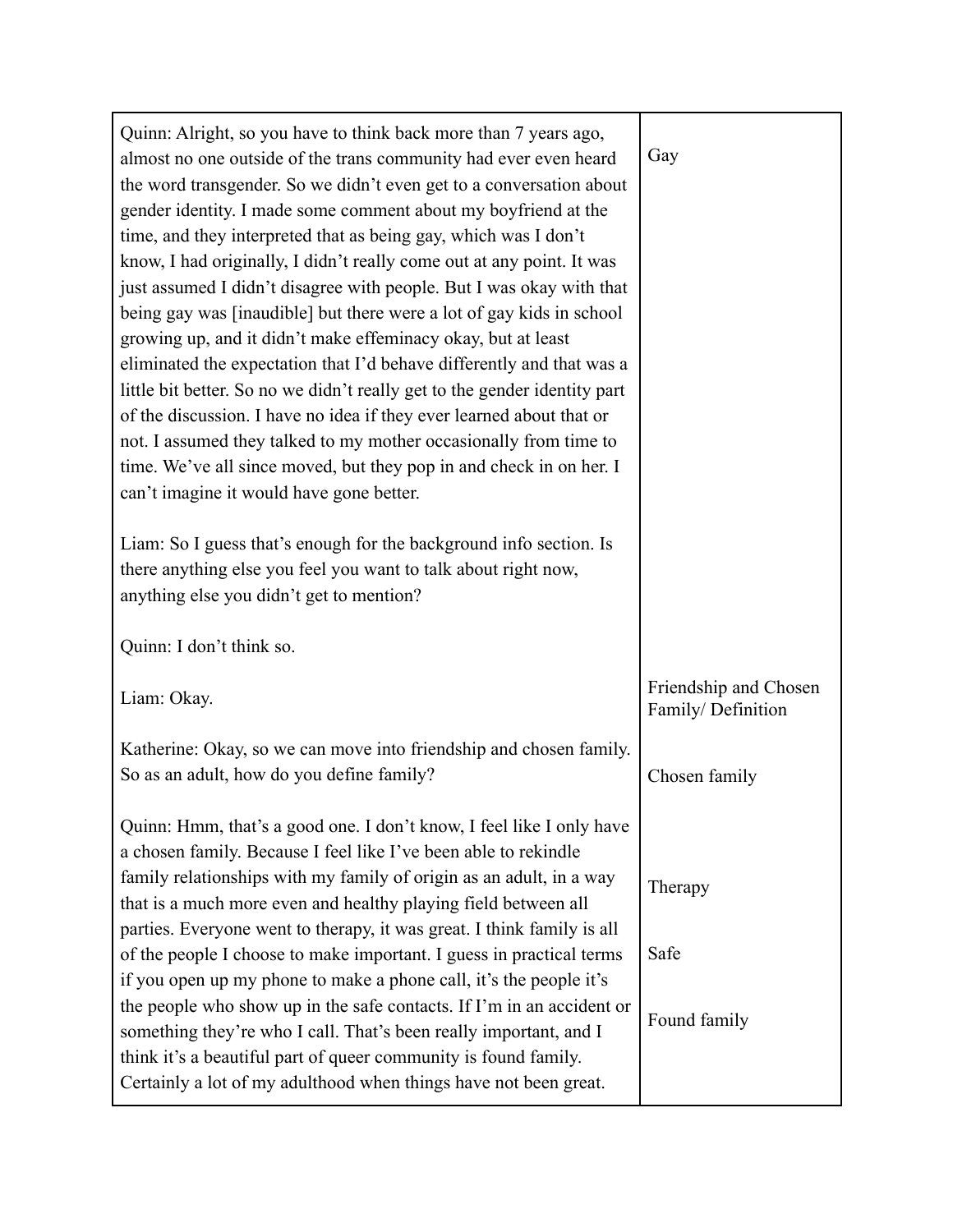| That's why I rely on mutuality in that. I don't know if I have a nice<br>pretty definition of who it is and who it isn't.                                                                                                                                                                                                                       |                                 |
|-------------------------------------------------------------------------------------------------------------------------------------------------------------------------------------------------------------------------------------------------------------------------------------------------------------------------------------------------|---------------------------------|
| Katherine: That is perfect.                                                                                                                                                                                                                                                                                                                     |                                 |
| Liam: No I think that's a really good definition. Like when you said<br>that your family is your chosen family because you choose to have<br>them in your life. I think that's really important to mention too.                                                                                                                                 |                                 |
| Quinn: Yeah, it's bigger than just that too. I mean I've collected<br>some people along the way.                                                                                                                                                                                                                                                |                                 |
| Katherene: Can you talk a little bit about the process of finding your<br>chosen family, what that's been like for you?                                                                                                                                                                                                                         | Maine TransNet<br>Support group |
| Quinn: Sure. So I owe a lot of that to Maine TransNet. I went to my<br>first support group when I was 17 and it was completely life<br>changing. Never knowing a trans person until that night. There was<br>this immediate sense of belonging and community. And I think that                                                                  | Sense of belonging              |
| found family comes from that community. And there are a couple of<br>people that I kind of attached myself to early on, and they've been                                                                                                                                                                                                        | Apartments                      |
| really core relationships at this point. Particularly once I ended up<br>back in Maine, we lived close to each other, and they have been                                                                                                                                                                                                        | Calling                         |
| people who we have keys to each other's apartments. In and out<br>without calling and spending lots of our free time together but also I                                                                                                                                                                                                        | Hospital                        |
| have a really good friend who, a couple of friends who on more<br>than one occasion have taken me to the hospital for things I<br>shouldn't have been doing. I guess it has been, looking at a decade<br>or more ago, the community felt a lot smaller back then and a lot<br>less visible and a lot more interdependent than it does nowadays. | Community growth                |
| Not that the interdependence doesn't exist but it's different than it<br>was.                                                                                                                                                                                                                                                                   | Interdependence                 |
| Liam: There's less of it now.                                                                                                                                                                                                                                                                                                                   | Relying on cis people           |
| Quinn: It is possible to rely on cis people that it wasnt 10 years ago.<br>And it's possible to know 100 trans people that aren't the same 100<br>people 10 years ago. Which was not the case back then. I don't                                                                                                                                | <b>Better</b> times             |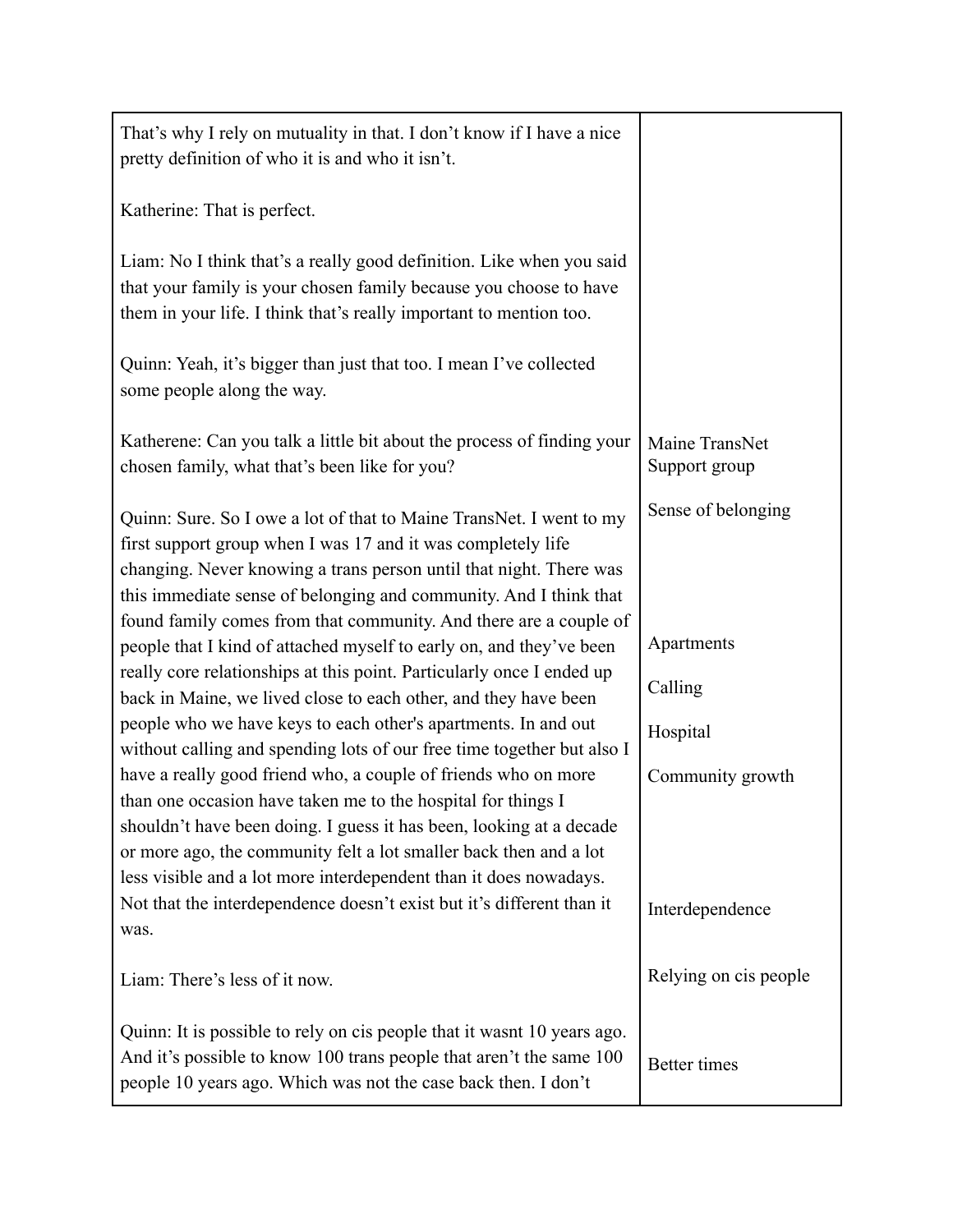| know, I think we needed each other, and it worked out that we liked<br>each other when we no longer needed that. Not that we don't need<br>it, but it's not as desperate as it was.                                                                                                                                                                                      | Moving back to Maine                                                 |
|--------------------------------------------------------------------------------------------------------------------------------------------------------------------------------------------------------------------------------------------------------------------------------------------------------------------------------------------------------------------------|----------------------------------------------------------------------|
| Liam: You mentioned at one part that you said when you came back<br>to Maine, was there anywhere outside of Maine that you lived at<br>any point in your life?<br>Quinn: Yeah, I attempted to go to another college originally, in the<br>Chicago area for a conservatory affiliated  Okay, so I was<br>supposed to go to music school, had a bit of a disagreement with | Chicago<br>Conservatory<br>Music School<br>Hormones<br>Gender Clinic |
| my parents over hormones and not wanting me to have those as a<br>teenager. This was before the gender clinic or anything existed.                                                                                                                                                                                                                                       | Suicide                                                              |
| They didn't think that it was necessary, and I decided to give them<br>some evidence that I needed it. And it resulted in suicide attempts,<br>and I pretty severely injured me hands in the process, so I ended up<br>going to the only school that took me without an audition. It was                                                                                 | Audition<br>UCC / Progressive                                        |
| associated with UCC which is very progressive but very progressive                                                                                                                                                                                                                                                                                                       | Enthusiasm                                                           |
| 10 years ago doesn't necessarily include trans people. They were<br>very welcoming on paper than less enthusiastic when I showed up<br>to a concert in a dress so that didn't last. So I came back. Then I<br>ended up back in Portland. There was a brief stint living on a                                                                                             | Portland<br>Commune<br>Lesbianism                                    |
| commune and building boats, and experimenting with lesbianism<br>and polyamory, like you do, but I ended up in Portland eventually                                                                                                                                                                                                                                       | <b>MTN</b>                                                           |
| with no idea where my life was going. The only thing I had at the<br>time was MTN.                                                                                                                                                                                                                                                                                       | Suicide attempts                                                     |
| Liam: Really sorry to hear about your suice attempts. But it sounds<br>like you are doing a lot better. I obviously don't know because I<br>don't know your whole story, but it sounds like coming back to                                                                                                                                                               | Right decision                                                       |
| Maine, back to Portland, was the right call. Glad you're doing                                                                                                                                                                                                                                                                                                           | Expectations                                                         |
| better.                                                                                                                                                                                                                                                                                                                                                                  | Leaving Maine                                                        |
| Quinn: It's funny, the expectation that was set on the trans<br>community is this kind of narrative that you have to leave everyone<br>that you knew in order to be yourself, because who would ever<br>accept you. I assumed that would be the only path that I could<br>follow. It's been weird to carve out a different one. Yeah, I don't                            | Stealth                                                              |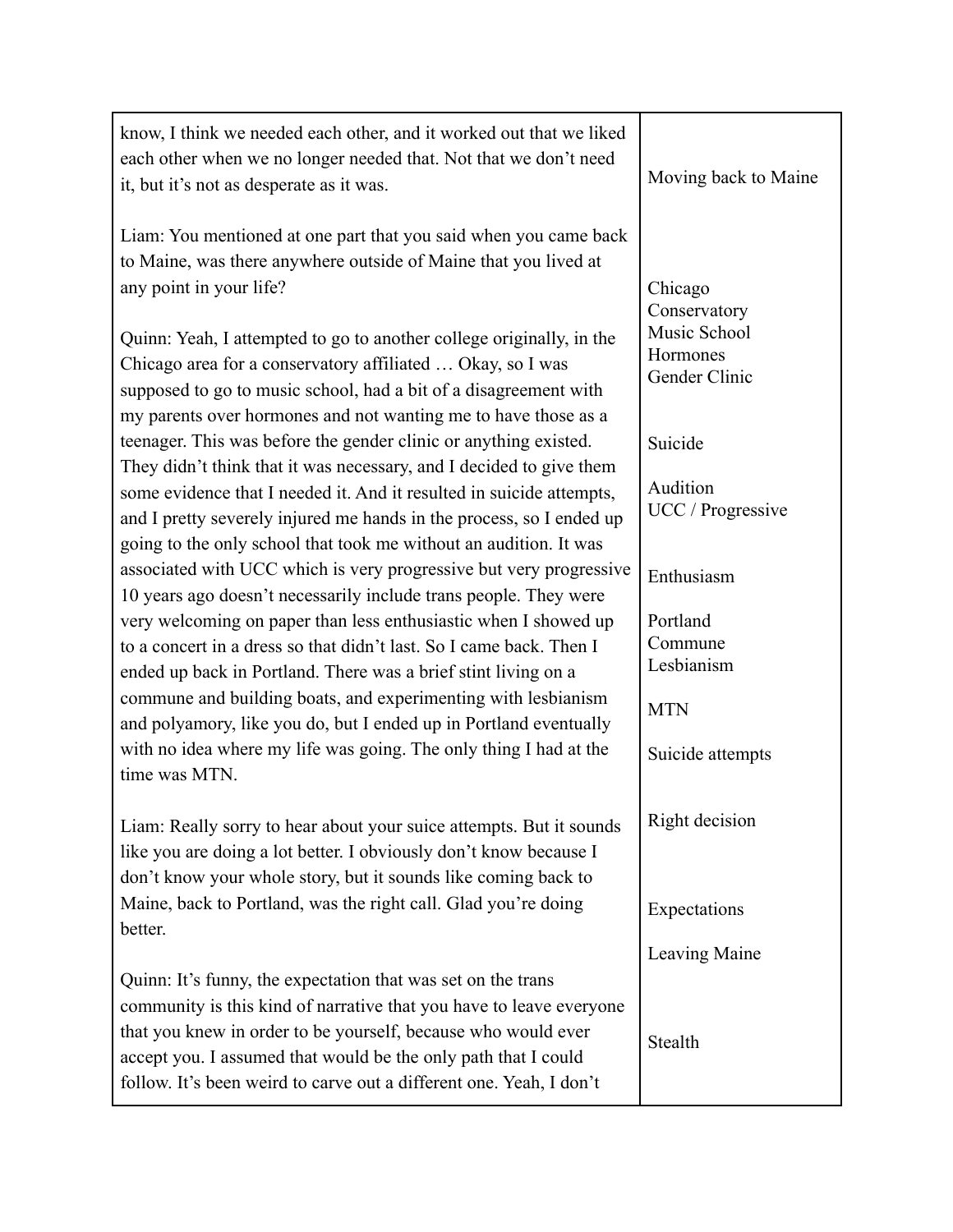| know, I also think going stealth was the only viable option for<br>safety and economic prospects back then. It's funny to say back                                                                              | Age / Time                    |
|-----------------------------------------------------------------------------------------------------------------------------------------------------------------------------------------------------------------|-------------------------------|
| then because I'm not that old and it's not that long ago, but really<br>the world has changed very quickly. Yeah, moving back to Maine<br>has mostly been a good thing. Rather attached here.                   | Music School                  |
| Katherine: So what did you study at music school?                                                                                                                                                               | <b>Percussion Performance</b> |
| Quinn: Percussion performance. I like to hit things.                                                                                                                                                            | Household<br>Church organists |
| Katherine: Did you always want to be a musician growing up?                                                                                                                                                     | Art                           |
| Quinn: It was a very musical household. A couple generations of<br>church organists, and my dad was very artistic, so I kind of knew                                                                            |                               |
| what an artistic life looked at. And I was very good at music, and<br>when things weren't good, music didn't have the opinion about<br>those things. There was a bit of a refuge in that, that I got really     | Queer teachers                |
| lucky in having a couple of out queer teachers who all happened to<br>be band teachers in middle school and high school. That was why                                                                           | Synesthesia                   |
| gotta be safe. It was comforting, nice, I have this thing called<br>synesthesia. Which is when you get two sensory inputs across. You                                                                           | Seeing stars                  |
| get sound and color perception crossed. So sound, it's kind of like<br>when you close your eyes and see stars, it's kind of like that, but it's                                                                 | Example of synesthesia        |
| when your eyes are open. So music makes that really fun.                                                                                                                                                        | Beethoven                     |
| Katherine: Can you give an example?                                                                                                                                                                             |                               |
| Quinn: You would think that would be easy. I don't know, it's hard<br>because I can't draw it. Fourth movement of Beethoven's 9th<br>symphony is purple and gold. That's usually a good one. The Ode<br>To Joy. |                               |
|                                                                                                                                                                                                                 | Seeing sound                  |
| Liam: So is it kind of like you can see sound? If I'm understanding<br>you?                                                                                                                                     |                               |
| Quinn: Kind of, it's not quite seeing. It depends.                                                                                                                                                              | Picturing sound               |
| Liam: Or more like being able to picture it I guess.                                                                                                                                                            |                               |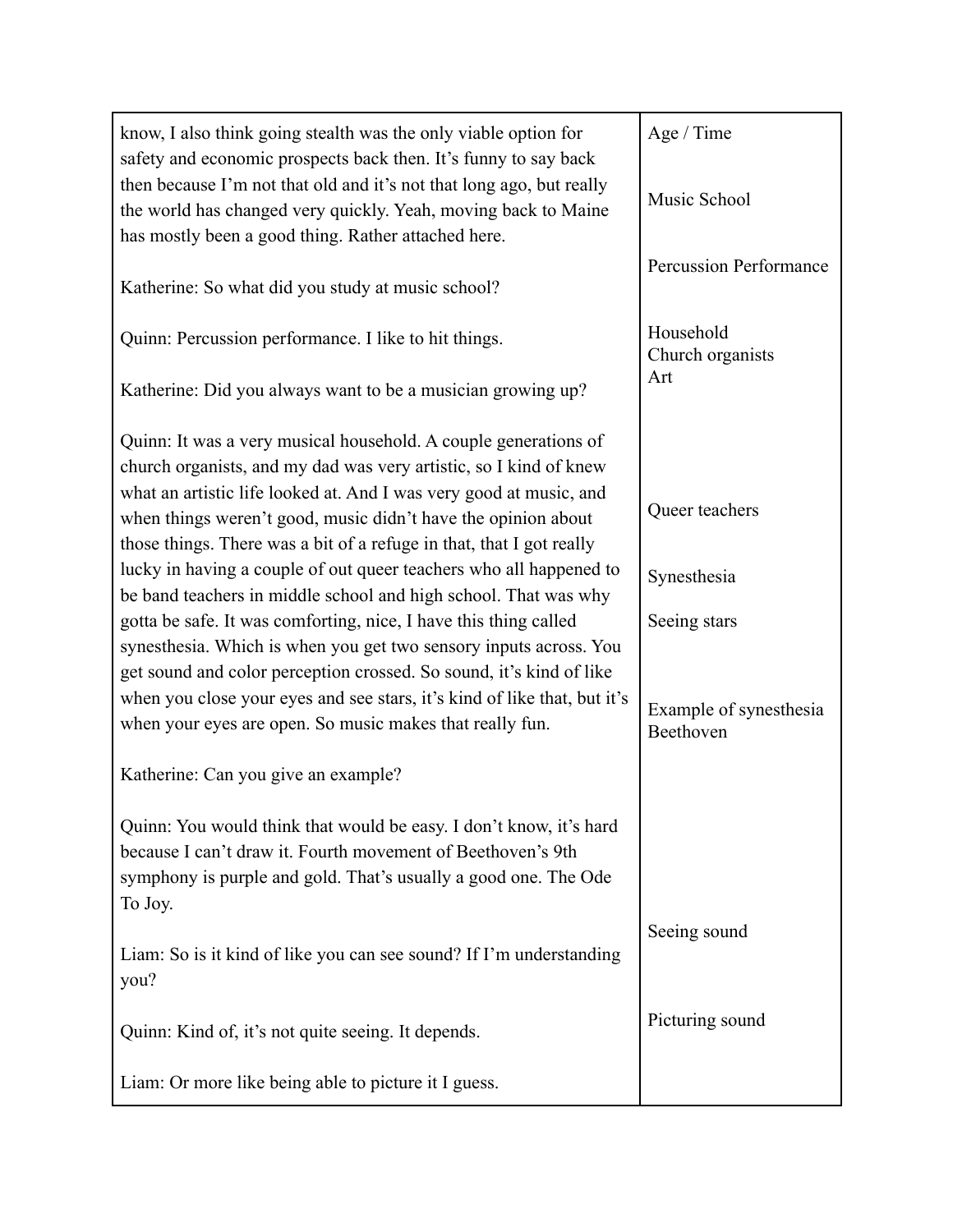| Quinn: Yeah, but it's voluntary. It happens no matter what, which is<br>mostly a cool thing. It's a little overwhelming in a crowded<br>restaurant. I guess it's kind of like strobe lights. Fireworks are<br>annoying, because they're the wrong color.                                                                                                    | Restaurant / Fireworks<br>Experimentation |
|-------------------------------------------------------------------------------------------------------------------------------------------------------------------------------------------------------------------------------------------------------------------------------------------------------------------------------------------------------------|-------------------------------------------|
| Liam: When you were growing up did you always kind of play<br>percussion instruments, or did you ever experiment with any other<br>instruments?                                                                                                                                                                                                             | Celtic music                              |
| Quinn: Percussion, my dad was really into Celtic music. I started on<br>the [inaudible] and my mom taught me piano and organ. I've<br>branched out to others, but I like tactile instruments. I have crappy<br>lungs.                                                                                                                                       |                                           |
| Liam: Clarinet would be hard for that one I think.                                                                                                                                                                                                                                                                                                          |                                           |
| Katherine: I would like to circle back to friendships. Did you have<br>any other early childhood friendships? I know we talked about your<br>neighbor already, that you would like to discuss that was significant<br>to you?                                                                                                                               | Friendship                                |
| Quinn: I guess one of the nice things about growing up in a small<br>town is you see the same people all the time, so I have this core                                                                                                                                                                                                                      | Core group                                |
| group of guy friends who I've had since preschool. They are the<br>longest non-blood relationships in my life. We're still pretty close at                                                                                                                                                                                                                  | Coming out                                |
| this point, and there's been an unusually high number of trans                                                                                                                                                                                                                                                                                              | Constant                                  |
| people out of that group which is always fun. They were really<br>good. They've been a constant in my life when things were good or<br>bad. They mostly have not given a damn about it. I got in a big fight                                                                                                                                                | Supportive                                |
| with them when I tried to come out as gay originally. His name was<br>Sal, and he kind of tried to tell me "you're not gay Quinn, this is not                                                                                                                                                                                                               | Fight                                     |
| what this is". And I was like "this is unbelievably homophobic and<br>terrible and we're never talking again." I came out as trans a couple<br>months after that and he was like "that's what I was waiting for".<br>And I was like "that's really sweet". He perhaps could have been a<br>bit more direct about it. They're great. A good measure for what |                                           |
| good men can be like.                                                                                                                                                                                                                                                                                                                                       | Perception of friendship                  |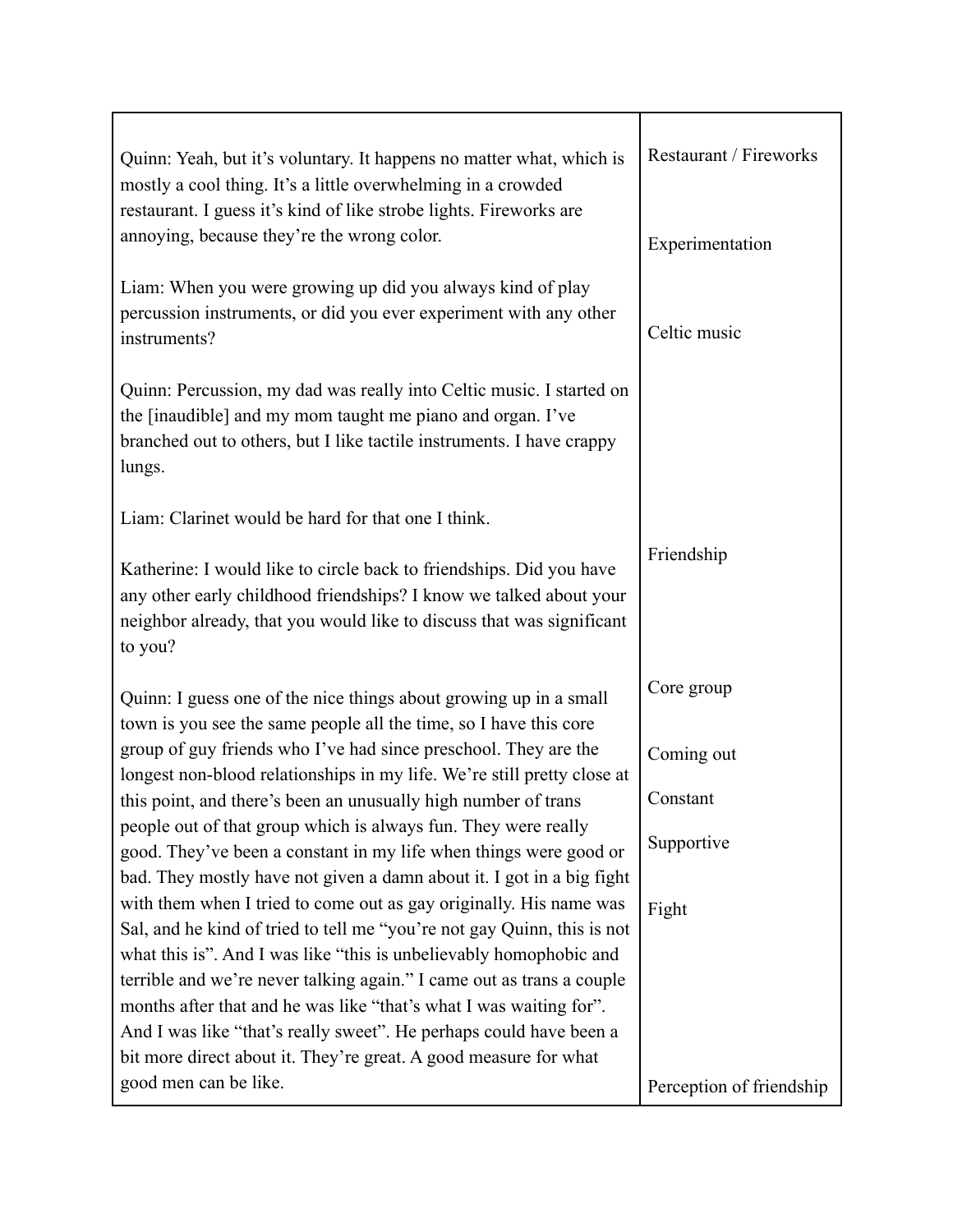| Liam: That's really good. How do you see yourself as a friend to<br>other people? Whether it's like your core friend group you talked<br>about, your neighbor, your family, how do you define yourself as a<br>friend?                                                                                                                                   |                   |
|----------------------------------------------------------------------------------------------------------------------------------------------------------------------------------------------------------------------------------------------------------------------------------------------------------------------------------------------------------|-------------------|
| Quinn: I guess I would look at what people use me for in friendship.<br>I'm not very fun, I'm told. I possibly have a complex about that. I<br>don't know, my friends usually call me for problem solving because<br>that seems to be what I bring to the relationships. I'm not quite sure<br>how to answer that question.                              | Problem solving   |
| Katherine: Can you elaborate on what problem solving looks like?                                                                                                                                                                                                                                                                                         | Unusual           |
| Quinn I'm not afraid of money, or numbers, or phone calls. Which<br>is an unusual combination in 20-somethings.                                                                                                                                                                                                                                          |                   |
| Liam: That's definitely a good quality to have in a friend for most<br>millennials and gen-Z.                                                                                                                                                                                                                                                            |                   |
| Katherine: Can you give a specific example of a time you solved a<br>problem for a friend of yours?                                                                                                                                                                                                                                                      | Health insurance  |
| Quinn: I have personally sat with most of my friends and signed<br>them up for health insurance since I actually understand what the<br>questions mean. Friendship is more than, it's not transactional. But<br>it's helpful when people bring things to it.                                                                                             | Not transactional |
| Liam: Do you think that being trans has had any impact, you've<br>already kind of talked and answered this question, but do you think<br>it's had any impact on your friendships? Anything else that you<br>wanted to mention?                                                                                                                           | Making friends    |
| Quinn: I haven't exactly made a lot of cis friends since<br>kindergarten, since I had the same friends since growing up. As an<br>adult, I've just been surrounded by trans people all the time. Which<br>is at least partly because of my job, but I don't know, it's easier. I<br>think with mostly trans people around, so I guess mostly in terms of | Adulthood         |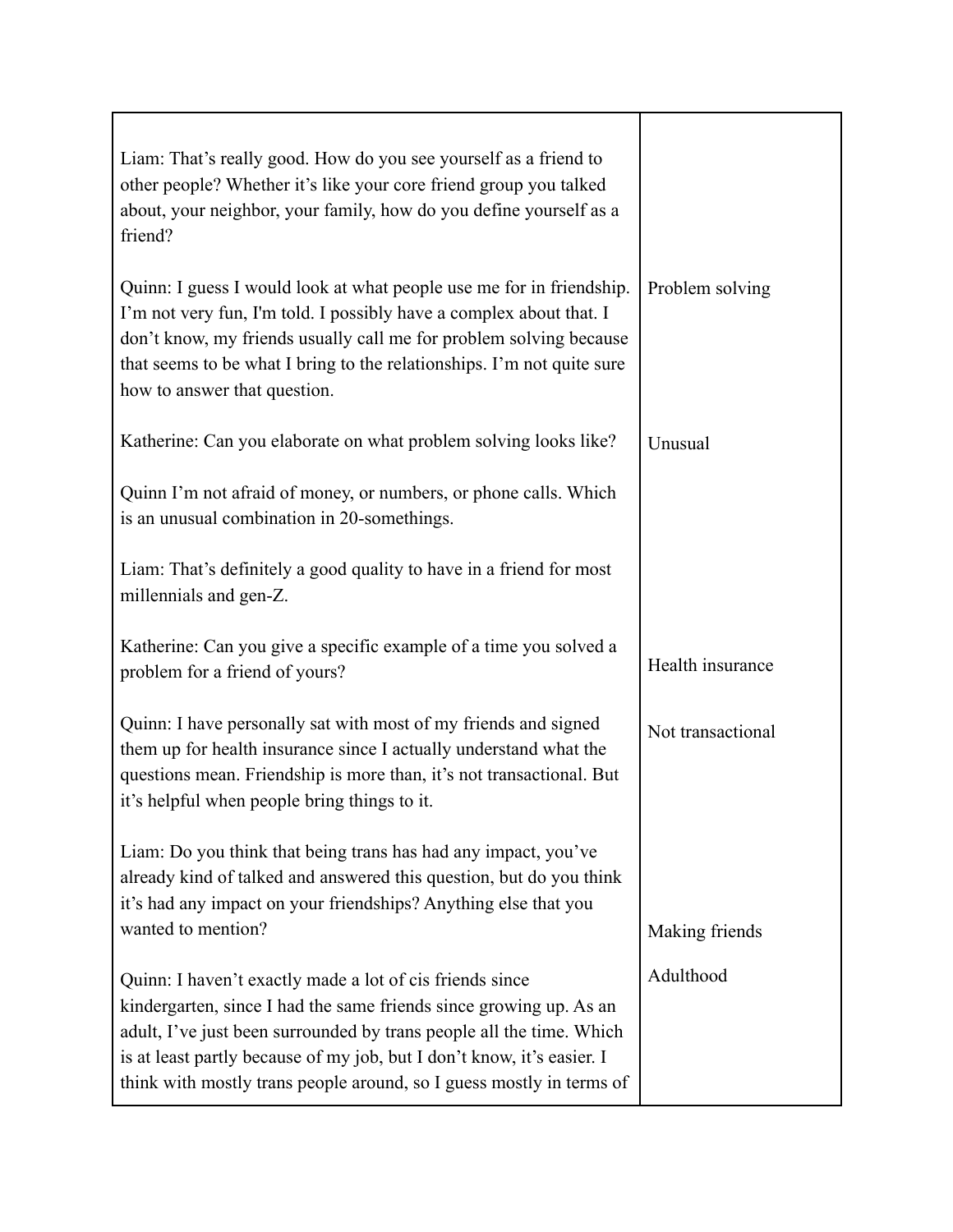| shared life experience, determining who your friends are. Easier in<br>that way.                                                                                                                                                                                                                                                                                                                                                                                                                                                                                                                                                                                                                                                                                                                                                                                                                                                                                                                                                        |                               |
|-----------------------------------------------------------------------------------------------------------------------------------------------------------------------------------------------------------------------------------------------------------------------------------------------------------------------------------------------------------------------------------------------------------------------------------------------------------------------------------------------------------------------------------------------------------------------------------------------------------------------------------------------------------------------------------------------------------------------------------------------------------------------------------------------------------------------------------------------------------------------------------------------------------------------------------------------------------------------------------------------------------------------------------------|-------------------------------|
| Liam: That's a really good point. Alright, so we're kind of wrapping<br>up friendship and chosen family. Within that, is there anything else<br>that you want to mention that you think would be relevant?                                                                                                                                                                                                                                                                                                                                                                                                                                                                                                                                                                                                                                                                                                                                                                                                                              |                               |
| Quinn: I don't think so.                                                                                                                                                                                                                                                                                                                                                                                                                                                                                                                                                                                                                                                                                                                                                                                                                                                                                                                                                                                                                | Big impact                    |
| Katherine: Actually, would you be able to describe a friend as an<br>adult that has had a really big impact on your life?                                                                                                                                                                                                                                                                                                                                                                                                                                                                                                                                                                                                                                                                                                                                                                                                                                                                                                               | Chai Johnson                  |
| Quinn: Sure, my best friend in the world, their name is Chai<br>Johnson, we met each other through MTN about 10 years ago, and<br>we [inaudible] beyond MTN but MTN has been a lot of it because<br>we came up as volunteers and then board members. As I got hired<br>at my job I became the board member so we've worked together for<br>a long time, and that has been a lot of walking to and from meetings<br>to get to know each other. Our lives are very blended, and their<br>roommate is my sibling. We talk daily. They work at an<br>organization that we work closely with, so we talk to each other all<br>the time but then outside of our work lives, we share most of our<br>big events. I performed at their wedding, they were at my wedding.<br>Went to the hospital together a lot. And for other people, a lot of our<br>people end up in the hospital. I don't know, it's hard to describe<br>something that's so every day. I don't have a lot of everyday people<br>and they're one of my few everyday people. | Daily support<br>Very routine |
| Katherine: Would you say that you have a good close knit circle of<br>friends as an adult?                                                                                                                                                                                                                                                                                                                                                                                                                                                                                                                                                                                                                                                                                                                                                                                                                                                                                                                                              |                               |
| Quinn: Yeah, for sure. Most of which is shared amongst each other.                                                                                                                                                                                                                                                                                                                                                                                                                                                                                                                                                                                                                                                                                                                                                                                                                                                                                                                                                                      |                               |
| Katherine: Can you talk a little about what that means to you?                                                                                                                                                                                                                                                                                                                                                                                                                                                                                                                                                                                                                                                                                                                                                                                                                                                                                                                                                                          | Close knit circle             |
| Quinn: Yeah, I've been asked once who I would call my family and<br>for the most part, it's probably 5 or 6 people who would drop<br>anything for each other. Sorry, I don't have a great descriptor for                                                                                                                                                                                                                                                                                                                                                                                                                                                                                                                                                                                                                                                                                                                                                                                                                                | Huge part of life             |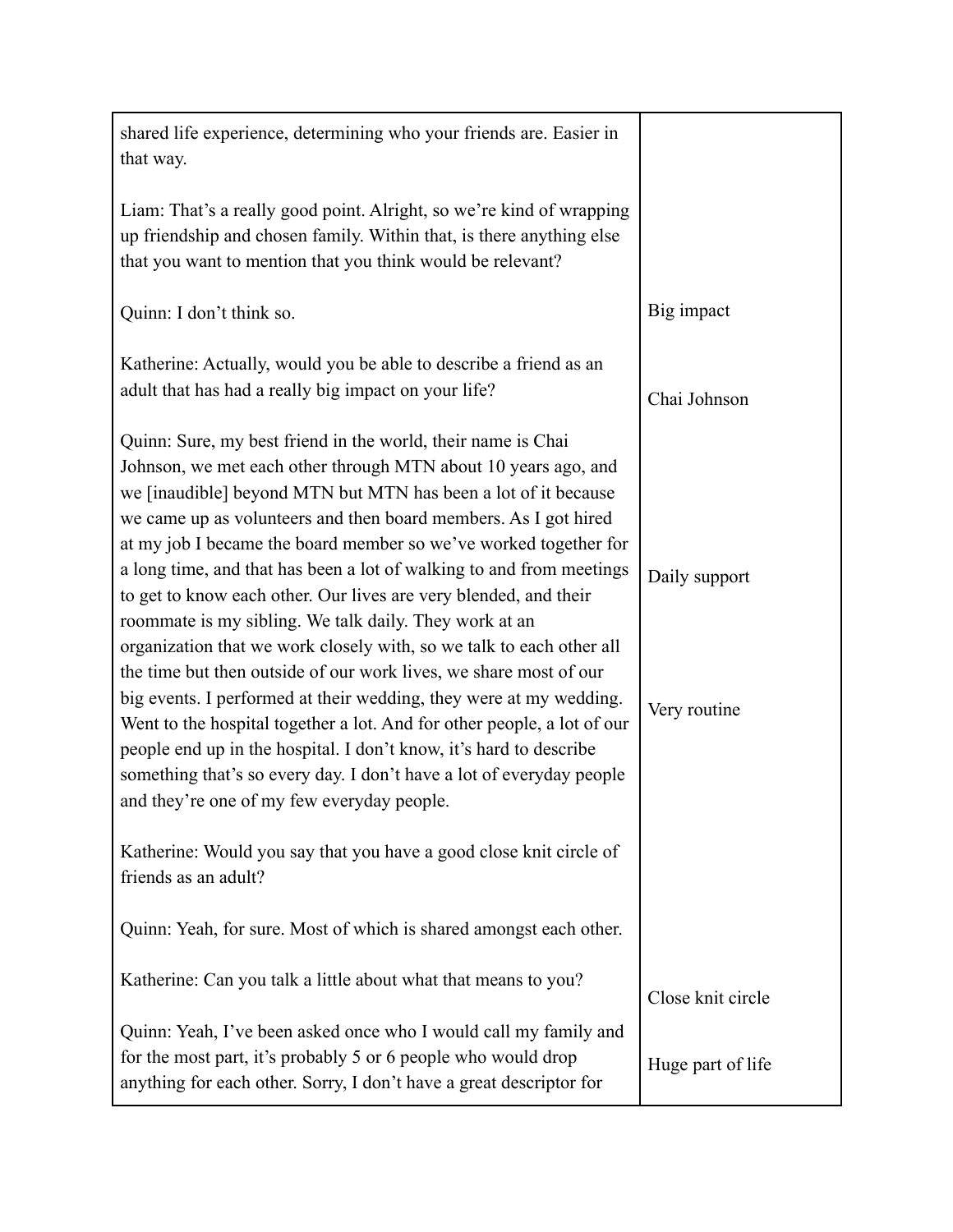| them. It's not for lack of affection. They're incredibly important to<br>me. I don't know, I would not have my life without them.<br>Figuratively and literally.                                                                                                                                                                                                                                                                                                                                           |                                  |
|------------------------------------------------------------------------------------------------------------------------------------------------------------------------------------------------------------------------------------------------------------------------------------------------------------------------------------------------------------------------------------------------------------------------------------------------------------------------------------------------------------|----------------------------------|
| Katherine: I think that's a great description.                                                                                                                                                                                                                                                                                                                                                                                                                                                             |                                  |
| Liam: No, I think that's really good. And like you said it's hard to<br>describe something. Like with some person that you're with every<br>day, it just becomes routine. Like someone asks "what's this like?" I<br>don't know, it's just my bestie. So kind of going on to political<br>activism and organizing, we want to learn more from you about<br>your work at Maine Transnet. We know that you're the executive<br>director. Can you talk a little bit about the organization, and how           | Maine Transnet                   |
| you came into your role there?                                                                                                                                                                                                                                                                                                                                                                                                                                                                             | Support group                    |
| Quinn: Yeah, so I think I touched on this a little bit earlier but I<br>went to a support group. That would have been around 2011. Maine<br>Transnet was just a couple of support groups. There weren't really,<br>there was not a lot else going on, and Maine Transnet has been<br>around 17 years now. We operate on a peer support model for our                                                                                                                                                       | Peer support model               |
| programming. We were founded, pretty unusual, still to this day it's<br>not a given. Historically support groups for trans people have been<br>clinically directed, like a social worker, group therapy with clients,<br>focused on people actively transitioning, talking about transitioning.<br>Right before MTN got founded the last one of those in Maine got<br>shut down. They tend to cycle pretty quickly. Our founder Alex<br>Roan, basically said we need this. Which is basically how a lot of | Clinicians                       |
| MTN happens is if someone needs something. This kind of started<br>this idea that trans people are probably better equipped than<br>cisgender cinicians to support each other. We needed support<br>beyond just how a clinician would define transition. We did support<br>groups for a while. We almost got shut down in 2013. That's when                                                                                                                                                                |                                  |
| Chai and I joined the board. We'd been facilitating for a couple<br>months at that point. Our big support group was about to shut down,<br>because there was this while post marriage equality. "Why would<br>we bother to have an LGBT support organization?" for a couple of<br>years. We had a mostly cisgender board. At the time, they were like<br>"well we won marriage equality. We don't need MTN anymore."                                                                                       | Shutting down MTN<br>Laverne Cox |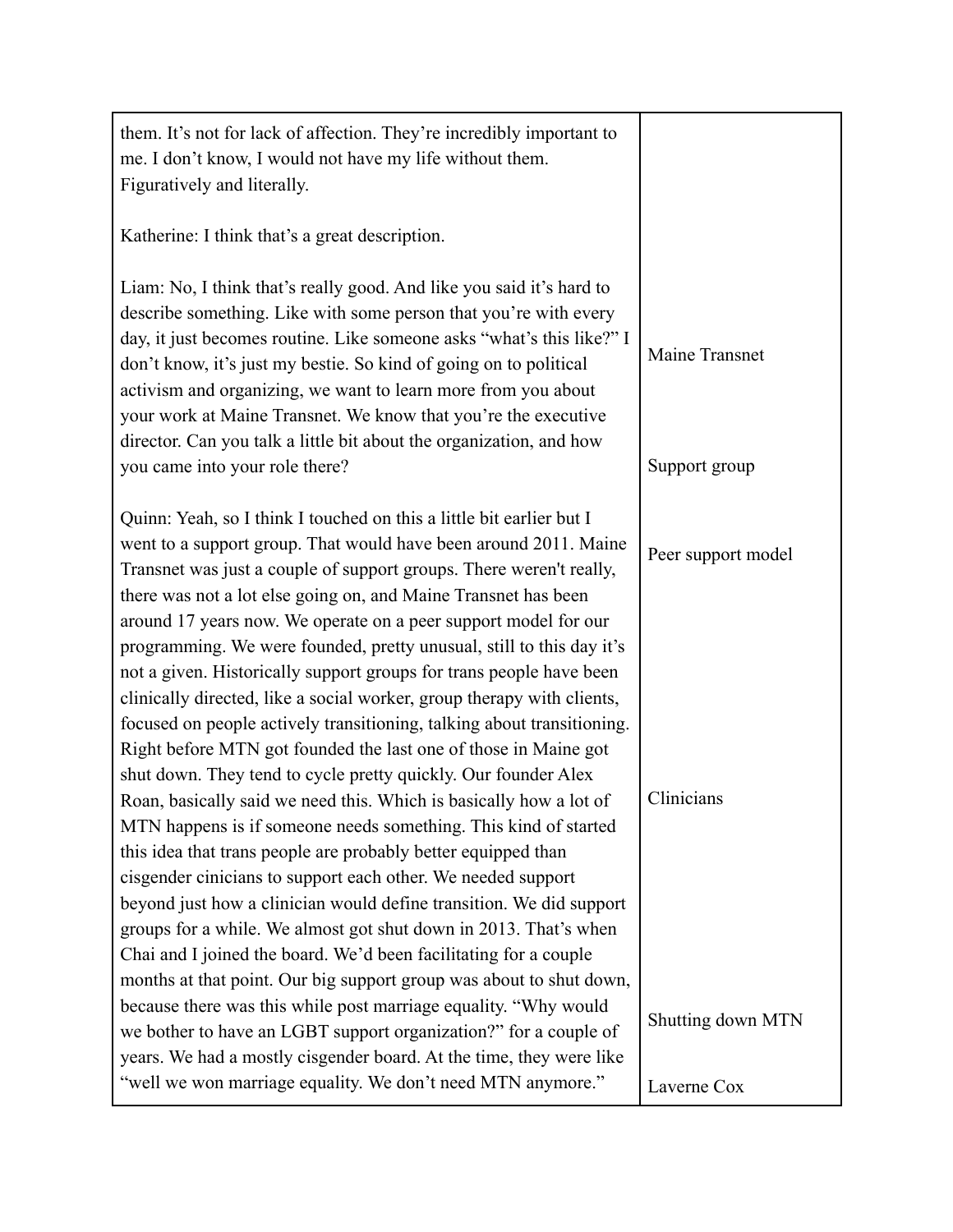| But there were a couple of people who got China on board, and we<br>said that's bullshit. It was a bit of a hostile takeover. A couple of<br>months after that, Laverne Cox was on the cover of TIME<br>Magazine. It was a tipping point in transgender history. That's the<br>thing I point to if I have to point to a marker in time which | Tipping point             |
|----------------------------------------------------------------------------------------------------------------------------------------------------------------------------------------------------------------------------------------------------------------------------------------------------------------------------------------------|---------------------------|
| delineates the reality we have now versus what it was like before.                                                                                                                                                                                                                                                                           |                           |
| Suddenly there is this deluge of people making support, who are                                                                                                                                                                                                                                                                              |                           |
| finally adding language for who they are. All over the state. We                                                                                                                                                                                                                                                                             | Organization growth       |
| started expanding, we had a whole discussion about wanting to<br>refocus on rural communities across Maine as we added more                                                                                                                                                                                                                  | Suicide data              |
| volunteers as we grew our board. We grew really quickly for a                                                                                                                                                                                                                                                                                |                           |
| couple of years. In 2015 we started tracking suicide data in the                                                                                                                                                                                                                                                                             |                           |
| community. It was to see who is actually dying and were there                                                                                                                                                                                                                                                                                | Donald Trump              |
| patterns about that that we could learn from. And then in fall of                                                                                                                                                                                                                                                                            |                           |
| 2016, there were 7 of them in the space of 3 months so there was                                                                                                                                                                                                                                                                             |                           |
| this huge uptick at the end of which Donald Trump got elected                                                                                                                                                                                                                                                                                | Funds                     |
| president. MTN was a board of a couple volunteers at that point. We                                                                                                                                                                                                                                                                          |                           |
| didn't have staff, we had a couple grand in the bank. I had been                                                                                                                                                                                                                                                                             | Desperation               |
| doing various other organizing work. It was horrible the first couple                                                                                                                                                                                                                                                                        |                           |
| of months, the administration was terrible and we had more                                                                                                                                                                                                                                                                                   |                           |
| suicides. The level of desperation was just really big. I was working                                                                                                                                                                                                                                                                        |                           |
| a full time job and I happened to pull MTN together at the same                                                                                                                                                                                                                                                                              |                           |
| time. I got fed up with it, so I showed up at a board meeting and                                                                                                                                                                                                                                                                            | <b>Executive Director</b> |
| said I just quit my job today. Let me have this executive director                                                                                                                                                                                                                                                                           |                           |
| job, here is the job description and I will do it for free for 3 months.                                                                                                                                                                                                                                                                     |                           |
| If I can figure out at the end of 3 months how to pay for myself then                                                                                                                                                                                                                                                                        | Community needs           |
| you will let me keep it. And that was 5 years ago, worked out well                                                                                                                                                                                                                                                                           |                           |
| for me I think. We've grown since then, quite a bit. Our work is                                                                                                                                                                                                                                                                             |                           |
| changing, the community's needs are changing rapidly day to day.                                                                                                                                                                                                                                                                             |                           |
| And that's exciting to keep up with, because they're frankly, not                                                                                                                                                                                                                                                                            | MaineCare                 |
| that they're terrible but they're so less hopeless than they were 5                                                                                                                                                                                                                                                                          |                           |
| years ago. I look at like the drastic shift in what we do all day when                                                                                                                                                                                                                                                                       | GoFundMe                  |
| we got Mainecare coverage for trans health. Our public inbox                                                                                                                                                                                                                                                                                 |                           |
| through the questions we got were about Mainecare coverage. And                                                                                                                                                                                                                                                                              | Imperfect system          |
| it was like "nope, here's how to run a GoFundMe, good luck." Over                                                                                                                                                                                                                                                                            |                           |
| and over and over again. To now it's a "how are we navigating an                                                                                                                                                                                                                                                                             |                           |
| imperfect system." The systems aren't perfect and we beat the crap                                                                                                                                                                                                                                                                           |                           |
| out of them. But they're way preferable for me to fight with an                                                                                                                                                                                                                                                                              |                           |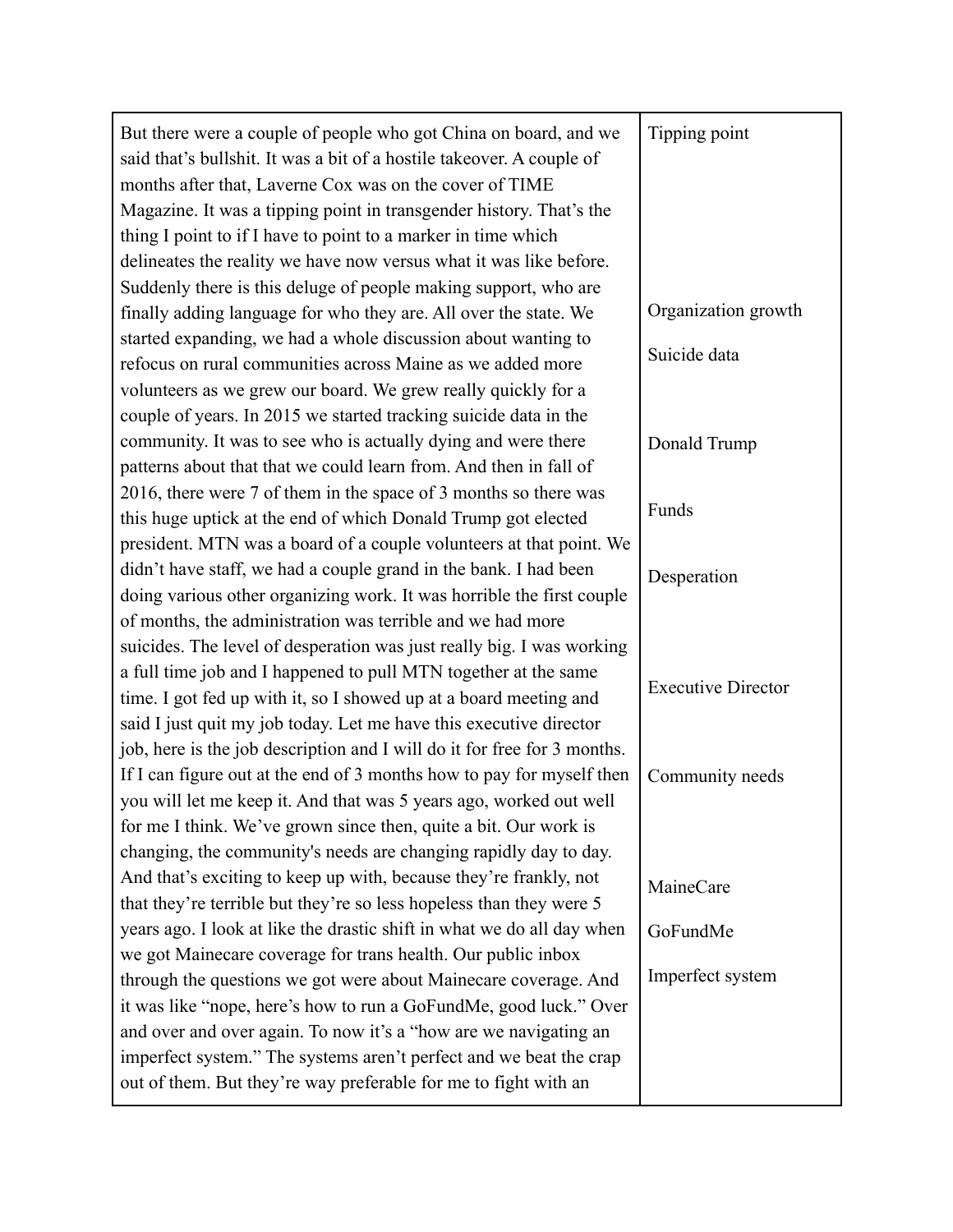| imperfect system than to just not have an option. I don't know, I<br>think it went off on a tangent there. That was how I kinda got<br>involved. I needed MTN, and I needed MTN to be around, and I<br>didn't have anything to do with my time, so.                                                                                                                                                                                                                                                                            |                                       |
|--------------------------------------------------------------------------------------------------------------------------------------------------------------------------------------------------------------------------------------------------------------------------------------------------------------------------------------------------------------------------------------------------------------------------------------------------------------------------------------------------------------------------------|---------------------------------------|
| Katherine: Can you talk a little bit about what the peer support<br>groups have meant to you personally?                                                                                                                                                                                                                                                                                                                                                                                                                       | Support                               |
| Quinn: I am alive because of them, multiple times over. They gave<br>me community, they gave me family. They helped me understand a<br>lot of myself. Ultimately I think they gave me a sense of belonging.<br>I think that's what most people still find in them. Other than that,<br>the shifting, as it's possible to know other trans people outside of<br>the community. They were a lifeline when I needed it most.                                                                                                      | Lifeline                              |
| Liam: You kind of already mentioned this before, but how did you<br>come to find the organization? Is there any other, like how did you<br>come to find the executive director position aside from the support<br>groups?                                                                                                                                                                                                                                                                                                      | <b>Executive Director</b><br>position |
| Quinn: Well, I invented the executive director position. So yeah, the<br>organization just got too big to be run by volunteers. I think I was in<br>the position I was in the organization at the time, because I knew<br>how nonprofits work. Because I grew up around a nonprofit,<br>working family. And I was really fed up with my previous job, so<br>taking a giant stupid risk seemed like a great idea when I was 23.<br>Much too young to have the job, and no one else on the board at the<br>time knew any better. | Too young                             |
| Liam: Sounds like it worked out pretty well. Maybe taking that risk,<br>probably it was definitely scary at the time, but it sounds like it paid<br>off.                                                                                                                                                                                                                                                                                                                                                                       |                                       |
| Quinn: We have 4 employees now, and we do a lot because of that.<br>Now at least a good chunk of that I can take credit for which is nice.                                                                                                                                                                                                                                                                                                                                                                                     |                                       |
| Liam: That's pretty cool.                                                                                                                                                                                                                                                                                                                                                                                                                                                                                                      | Challenge                             |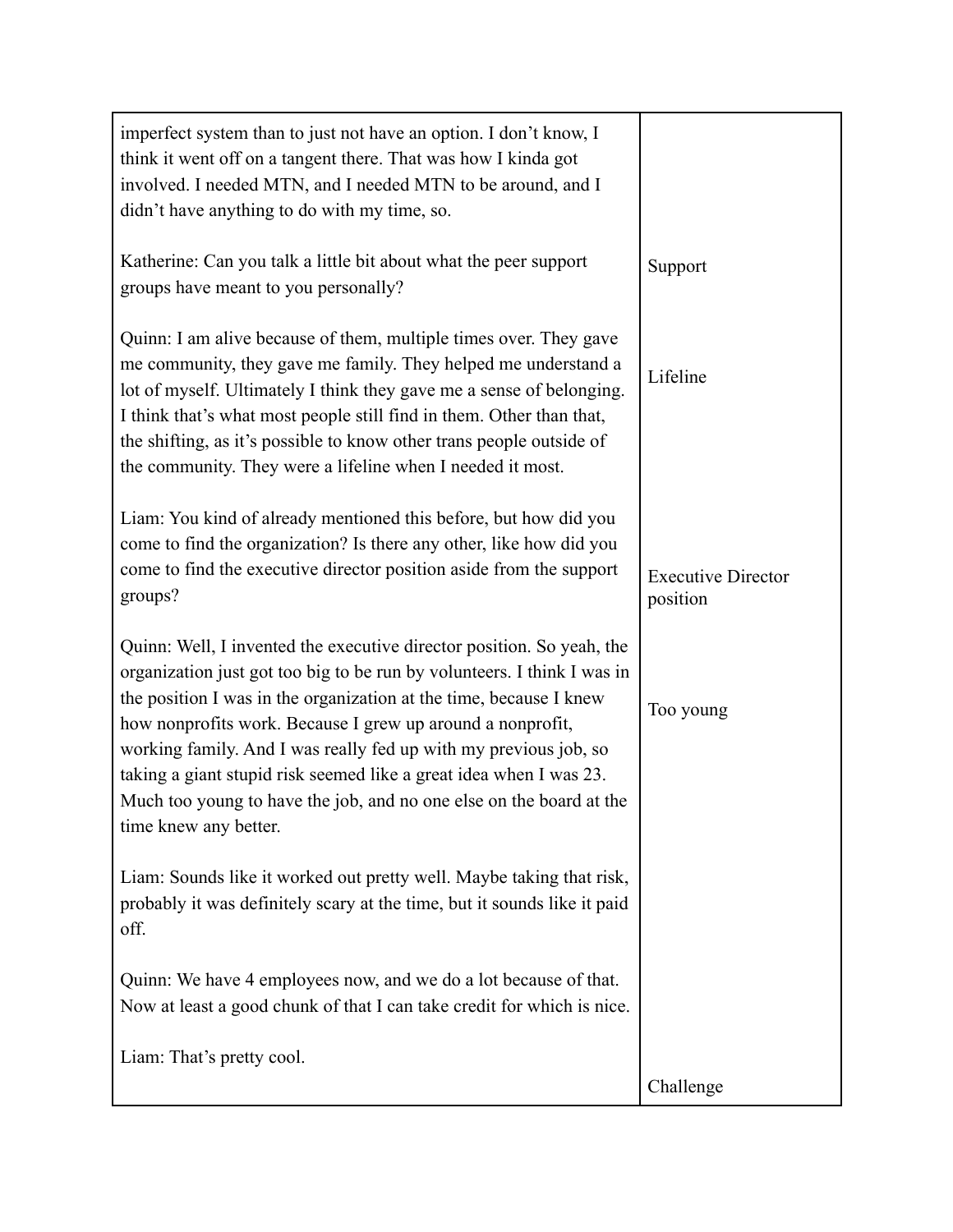| Katherine: What's the most challenging part about your work?                                                                                                                                                                                                                              |                                                   |
|-------------------------------------------------------------------------------------------------------------------------------------------------------------------------------------------------------------------------------------------------------------------------------------------|---------------------------------------------------|
| Quinn: Um, especially over the last couple of years, there have been<br>more and more trans people who don't need us, we've served the<br>trans people who do need us. What that translates to on a day to day<br>basis, almost every single person I talk to is suicidal, and a survivor | Suicide<br><b>Sexual Assault</b>                  |
| of sexual assault. That is part of every single conversation we have                                                                                                                                                                                                                      | Low income                                        |
| every single day. And overwhelmingly low income. And that has a<br>toll, I think, on anyone. I think it's difficult for staff involved here,<br>because it's not someone else's trauma when we're talking to when<br>we have those conversations. It's our own as well. It's part of what | Trauma<br>Grief                                   |
| makes us effective, but also there is a lot of grief. We have a<br>responsibility to hold. A part of my job I really do not like is that I<br>track the suicide data. That usually means I'm the one who receives                                                                         | Suicide data                                      |
| notice and I'm usually the one who tells the rest of the organization,<br>and we figure out how to tell the rest of the community. That<br>usually involves talking to the survivors of that suicide, the<br>partners, parents, and friends. And that's unpleasant. Yeah.                 | Talking to suicide<br>survivors and loved<br>ones |

| Katherine: What are some ways that you cope with holding other people's<br>grief?                                                                                                                                                                                                                                                                                                                                                                                                                                                                                 |                 |
|-------------------------------------------------------------------------------------------------------------------------------------------------------------------------------------------------------------------------------------------------------------------------------------------------------------------------------------------------------------------------------------------------------------------------------------------------------------------------------------------------------------------------------------------------------------------|-----------------|
| Quinn: Not well. I talk about it. It's helpful that it's not a foreign idea to<br>most of the people I work with 'cause they have to hold it too. We've been<br>able to develop a workplace that is quite accessible in terms of mental                                                                                                                                                                                                                                                                                                                           | Grief<br>Trauma |
| health needs. I don't know. I'm not sure what healthy is supposed to look<br>like, I think people define healthy responses to grief and trauma as being<br>able to reach some level of well adjusted happiness. That wasn't my life<br>before this work anyway. I live with pretty significant mental illness,<br>which honestly I think has made me well suited for the position because<br>it's not "am I sad because of grief? Or am I sad because that's how my<br>brain is wired?" It doesn't really matter, it's normal. And I know how to<br>live with it. | Mental illness  |
| Liam: Would you say that your community at MaineTransNet has been the<br>biggest factor in keeping yourself afloat in terms of coping with<br>everything?                                                                                                                                                                                                                                                                                                                                                                                                         | Community       |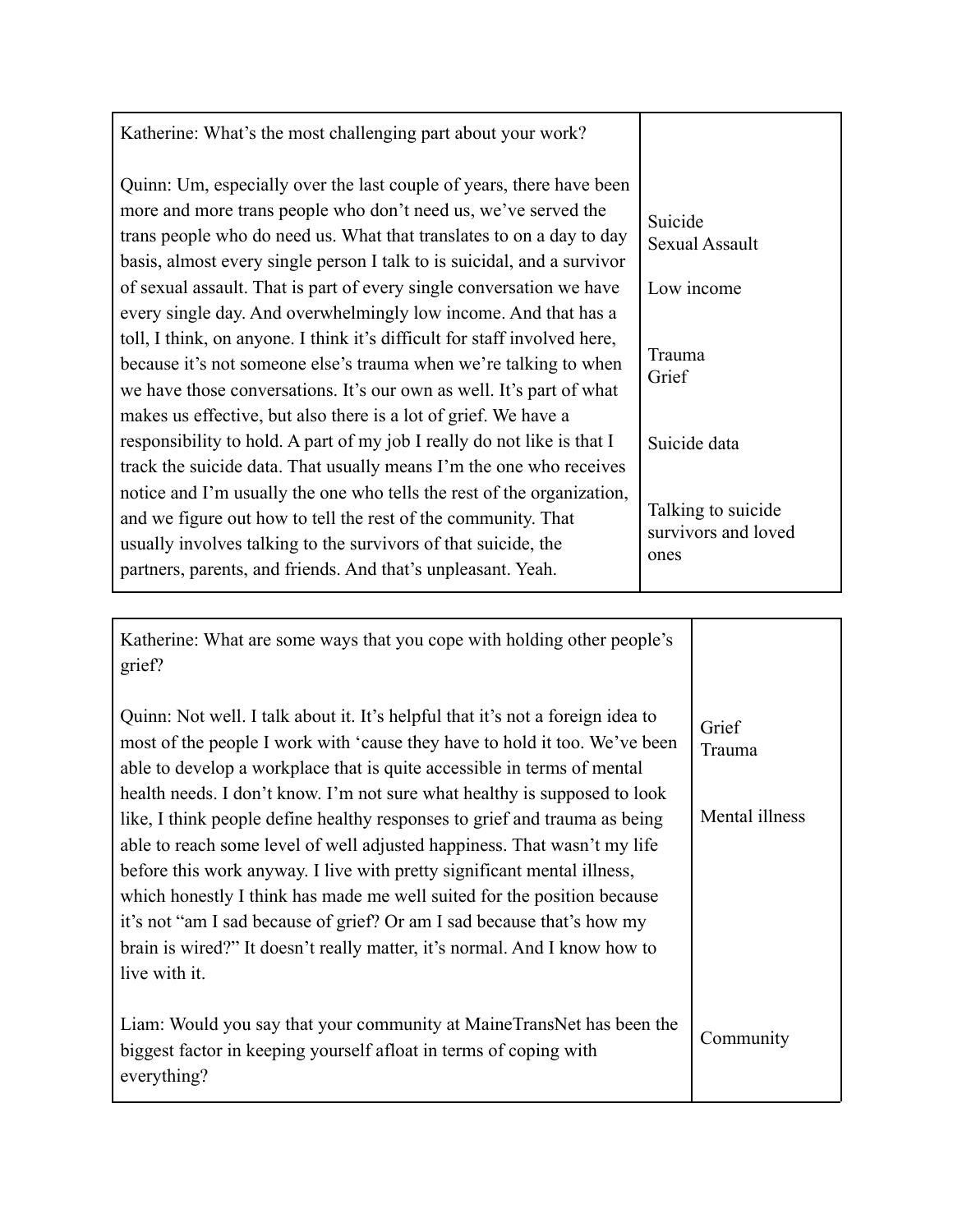| Quinn: Yeah, that's certainly part of it. I do what I can to protect whatever<br>I can from being put into the community. I really do think that that grief                                                                   | Grief                 |
|-------------------------------------------------------------------------------------------------------------------------------------------------------------------------------------------------------------------------------|-----------------------|
| really has a huge weight. You know, we've had some people that we don't<br>know who wouldn't be known otherwise. Sometimes they leave us notes                                                                                | Suicide               |
| and that kind of thing. Or we just get one cryptic voicemail from a friend<br>or a family member. And I usually try not to share those, or share all the                                                                      |                       |
| names with people because I don't think it helps. I don't know if that's a                                                                                                                                                    | Mental health         |
| healthy answer or not, but it's what I've been doing. My husband helps a<br>lot. He's the other person who gets woken up by the middle of the night                                                                           |                       |
| phone calls. As employers, as community friends, as a community, I feel<br>like it's okay for me to not be okay with stuff.                                                                                                   |                       |
| Katherine: On the flip side, what would you say is the most meaningful                                                                                                                                                        |                       |
| part of your work?                                                                                                                                                                                                            |                       |
| Quinn: I probably should have a faster answer to that, it's a good                                                                                                                                                            |                       |
| fundraising line. I am witness to a lot of talk in our work about breathing.<br>We talk a lot publicly to our supporters about our focus to keep trans                                                                        | <b>Breathing</b>      |
| people breathing in Maine. We mean that literally. There's a lot of different<br>kinds of breath. Grief is something beautiful to witness. Grief is just love                                                                 |                       |
| without another place to go. It's beautiful to see that. It's painful, there's a<br>lot of gasping that goes on with that. It's beautiful to see how much                                                                     | Suicide<br>Prevention |
| someone was loved when they're lost, whatever way they're lost. There's<br>joyful breath we get to see. We have this huge collection of binders in our                                                                        | Love                  |
| office, people just come in to get them sometimes. Getting to watch a 16<br>year old look in the mirror and see themselves for the first time and just                                                                        | Death & Loss          |
| absolutely melt down is breathtakingly beautiful. I've been around long<br>enough to get to see those people grow up. To get to see people who 5<br>years ago were being rejected by their families, and I've been able to be | Transitioning         |
| with them long enough to see them reconcile in some meaningful way.                                                                                                                                                           |                       |
| Liam: That's pretty powerful.                                                                                                                                                                                                 |                       |
| Quinn: Yeah, it's unparalleled access to people's lives. We talk a lot about<br>the painful parts of that, but the joy exists within that pain, frequently. It's                                                              |                       |
| really wonderful to see that and share that, and to see others take joy in it.                                                                                                                                                |                       |
|                                                                                                                                                                                                                               |                       |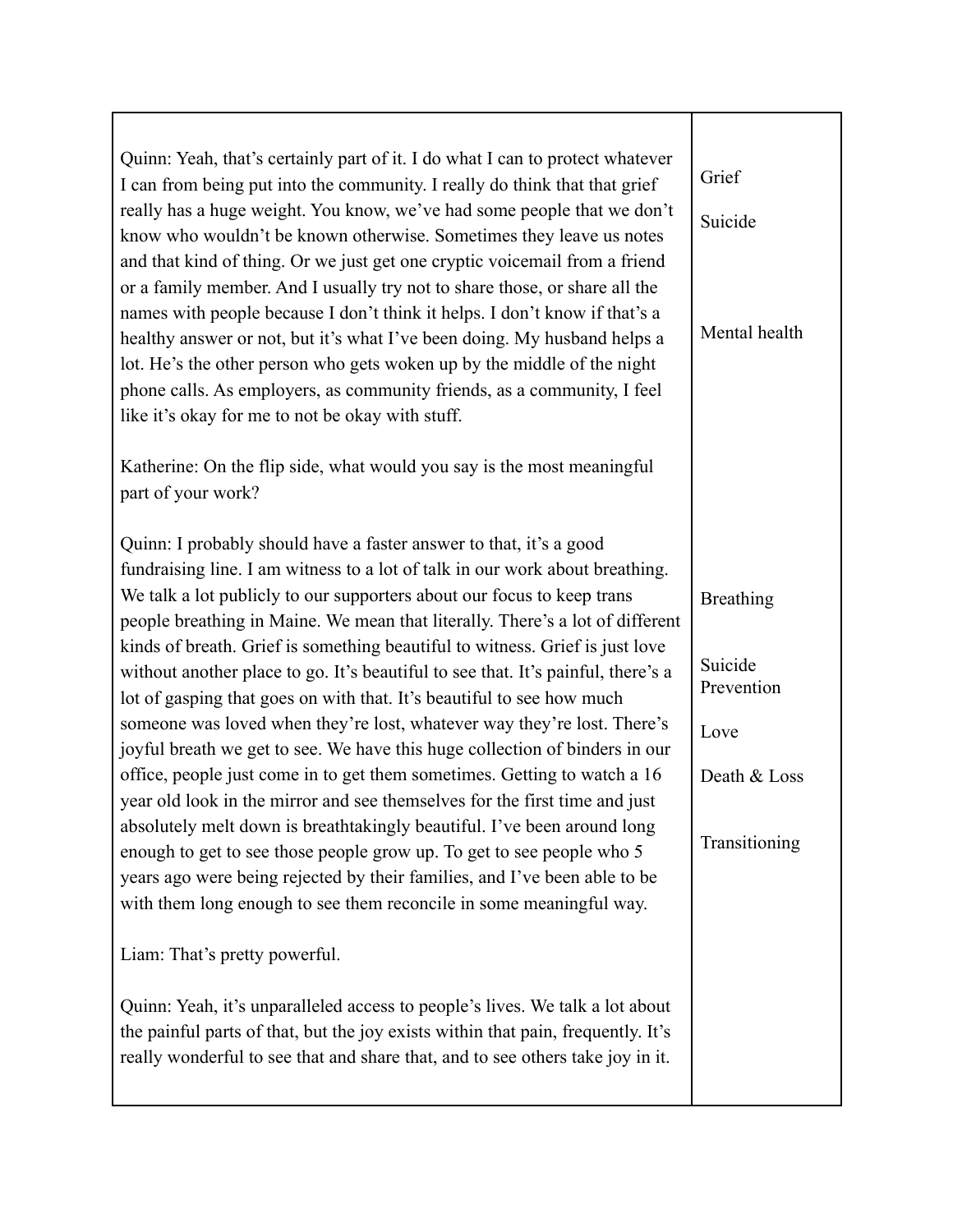| Katherine: So, I also read that you used to work with Health Equity                                                                                                                                                                                                                                                                                                                                                                                                                                                                                                                                                                                                |                             |
|--------------------------------------------------------------------------------------------------------------------------------------------------------------------------------------------------------------------------------------------------------------------------------------------------------------------------------------------------------------------------------------------------------------------------------------------------------------------------------------------------------------------------------------------------------------------------------------------------------------------------------------------------------------------|-----------------------------|
| Alliance.                                                                                                                                                                                                                                                                                                                                                                                                                                                                                                                                                                                                                                                          |                             |
|                                                                                                                                                                                                                                                                                                                                                                                                                                                                                                                                                                                                                                                                    |                             |
| Quinn: Yeah.                                                                                                                                                                                                                                                                                                                                                                                                                                                                                                                                                                                                                                                       |                             |
|                                                                                                                                                                                                                                                                                                                                                                                                                                                                                                                                                                                                                                                                    |                             |
| Katherine: Can you describe that organization briefly?                                                                                                                                                                                                                                                                                                                                                                                                                                                                                                                                                                                                             |                             |
| Quinn: The Health Equity Alliance (HEA) is one of Maine's two historic<br>AIDS service organizations. They're the result of a merger from Eastern<br>Maine AIDS network and DownEast AIDS alliance. They do HIV case<br>management, they've really expanded their services and harm reduction.<br>They run most of the syringe exchanges in Maine. I was hired out of USM,                                                                                                                                                                                                                                                                                         | <b>HIV/AIDS</b><br>services |
| I was originally a social work major, and I applied for a field placement<br>with them. In the interview, they offered me a different job. I previously<br>had campaign experience, and one of the more insidious things that the<br>LePage administration did was when he couldn't get laws passed to defund<br>organizations he didn't like, he just tore the Department of Health and<br>Human Services to shreds. When they couldn't meet their contract                                                                                                                                                                                                       | Governor<br>LePage          |
| obligations, and when their contractees couldn't meet their contract<br>obligations he would investigate them and put them under corrective<br>action. HEA had just been put under collective action agreement about<br>their field testing program for HIV, and covered 14 of the 16 counties of                                                                                                                                                                                                                                                                                                                                                                  | Public Health               |
| Maine, all of the rural ones. Most of the positive cases are new positives.<br>They were being threatened basically of losing all of their state and federal<br>funds because of this. So instead of hiring a public health worker to come<br>and administer the program, they hired me and a colleague of mine who                                                                                                                                                                                                                                                                                                                                                | <b>HIV</b> Testing          |
| had also done campaign work, because campaign work is incredibly<br>metrics based. We had to get 100 tests in two months, upon arrival which<br>is a very difficult thing to do. They brought us in basically to save the                                                                                                                                                                                                                                                                                                                                                                                                                                          | Community<br>Organizing     |
| contract and we ended up sticking around for a couple of years. And that<br>was wonderful because I fell in love with public health work. But they do<br>good stuff, I do consulting with them every now and then. When I worked<br>at HEA, after the initial thing I managed the testing program. We got to do<br>a lot of community organizing and through that I got to seed pride festivals<br>around Maine. I set up Pride festivals in Lewiston Waterville, Belfast, and<br>I planned the one in Bangor for a couple of years. I actually kind of hate<br>pride with a passion. But I like teaching organizing skills and pride is a<br>good way to do that. | Pride                       |
| Katherine: Why do you hate pride?                                                                                                                                                                                                                                                                                                                                                                                                                                                                                                                                                                                                                                  | Organizing                  |
| Quinn: I hate people. I hate crowds. I'm not a fan of crowds or loud noises.<br>I don't have a problem with them, but I don't particularly enjoy drag.                                                                                                                                                                                                                                                                                                                                                                                                                                                                                                             | Queerness in                |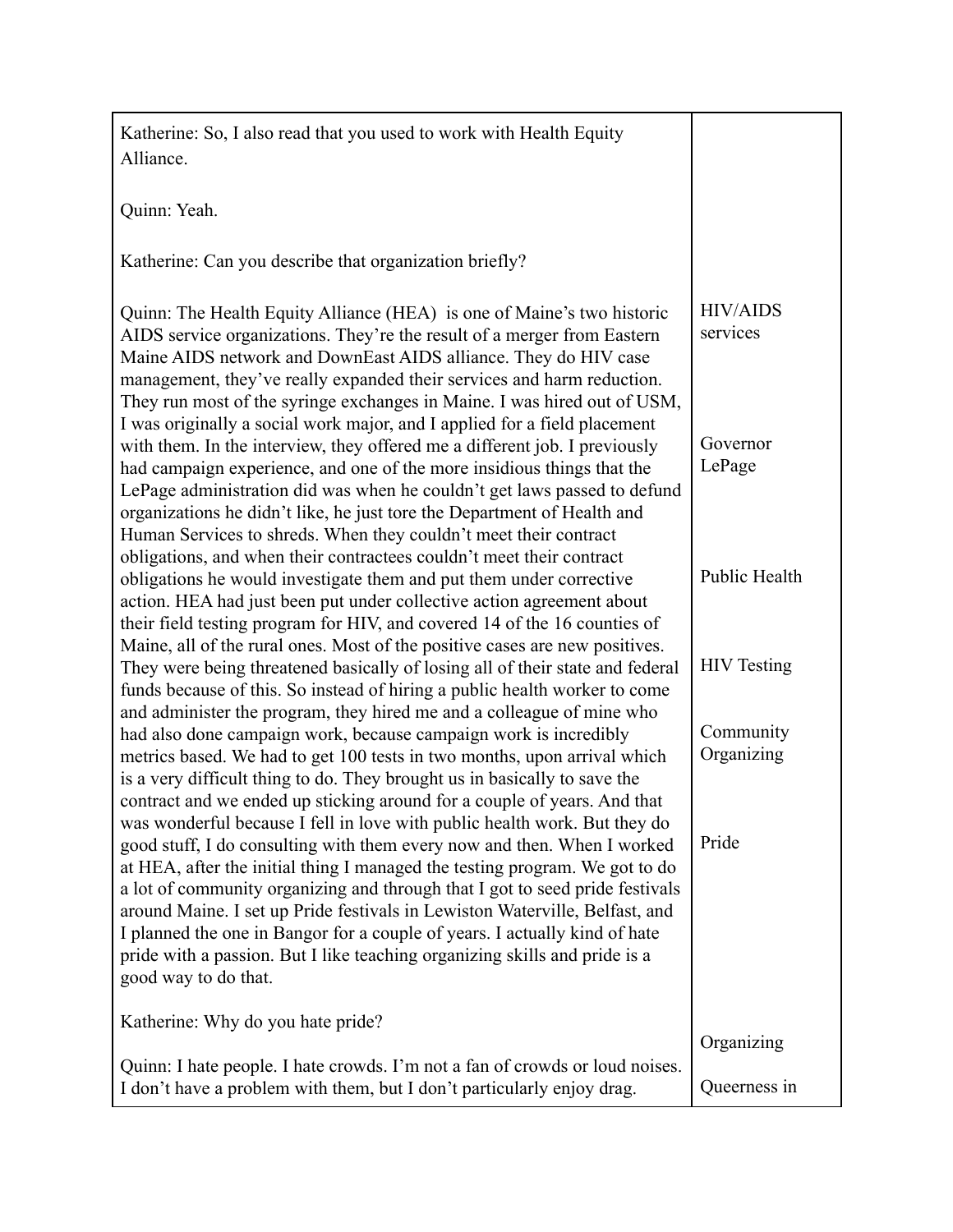| Everything in rural Maine that is queer related is drag, and I just get a little<br>fed up with it. It's the same Queens everywhere you go, and I can only sit<br>through their performances so many times before I just want to pull my<br>hair out. So I don't love pride, but it is important and it's a good way to<br>seed organizing, and there are a lot of local groups that got started because<br>of that and it's really nice to see them succeed.                                                                                                                                                                                                                                                                                                                                                                                                                                                                                                                                                                                                                                                                                                                                                                                                                                                                                                                                            | Rural Maine         |
|----------------------------------------------------------------------------------------------------------------------------------------------------------------------------------------------------------------------------------------------------------------------------------------------------------------------------------------------------------------------------------------------------------------------------------------------------------------------------------------------------------------------------------------------------------------------------------------------------------------------------------------------------------------------------------------------------------------------------------------------------------------------------------------------------------------------------------------------------------------------------------------------------------------------------------------------------------------------------------------------------------------------------------------------------------------------------------------------------------------------------------------------------------------------------------------------------------------------------------------------------------------------------------------------------------------------------------------------------------------------------------------------------------|---------------------|
| Katherine: So what was experience like managing the HIV testing program<br>for the Health Equity Alliance?                                                                                                                                                                                                                                                                                                                                                                                                                                                                                                                                                                                                                                                                                                                                                                                                                                                                                                                                                                                                                                                                                                                                                                                                                                                                                               |                     |
| Quinn: So, 90% of our testing clients had to be MSM (men who have sex<br>with men), which is more than just queer men it's basically anyone, I<br>apolgoize for this, who was born with a penis who has sex with anyone                                                                                                                                                                                                                                                                                                                                                                                                                                                                                                                                                                                                                                                                                                                                                                                                                                                                                                                                                                                                                                                                                                                                                                                  | <b>HIV</b> Testing  |
| who currently has a penis or was born with a penis. It's a very broad group<br>of people. In the rest of the country, it's mostly queer men who get tested.<br>But in Maine, most of our testing clients were so called straight MSMs and<br>it was mostly widowers in Section 8 housing who had sexual bromances<br>with widower friends. There was a lot of that, and they were all passionate                                                                                                                                                                                                                                                                                                                                                                                                                                                                                                                                                                                                                                                                                                                                                                                                                                                                                                                                                                                                         | Public Health       |
| Trump voters. And I would go into their homes, alone, and ask them<br>incredibly invasive questions about their life, while offering them a test.<br>And it was really fascinating the conclusions that they arrived at about<br>their position in the world. I don't know, it was fun to watch, it was<br>interesting to figure out how to talk to them. A lot of that job was literally<br>cold messaging anyone I could find on Grindr. I would drive to<br>Farmington or something and open up Grindr and I would just message<br>anyone within a 20 mile radius and be like, 'Do you want an HIV test?<br>Sitting in the blue Subaru in the Hannaford. Come on over." That worked.<br>We were setting up Craig's List advertisements and when Craig's List had<br>the hookup function, which I guess they don't anymore. Yeah, weirdly<br>specific things to think about but I found them mostly amusing. And then,<br>finding a positive case was a really big deal when it happened. It's maybe<br>1% of who you test, and it's a really life changing diagnosis to get and it<br>was never the people I expected it to be. But you go from a sort of health<br>promotion interview to a 'we have to get this person into services really<br>quickly while also managing a passive emotional response.' Again, I like<br>having that kind of access to people's lives. It's nice to be a part of. | Sexual Health       |
| Katherine: Are there any issues that are specific to the trans community<br>when it comes to HIV testing?                                                                                                                                                                                                                                                                                                                                                                                                                                                                                                                                                                                                                                                                                                                                                                                                                                                                                                                                                                                                                                                                                                                                                                                                                                                                                                |                     |
| Quinn: I mean, nothing in the HIV world is set up for trans people in mind.<br>So there's this new drug that came out earlier this year called ____. It's birth<br>control for HIV basically. This huge efficacy study done in France was I<br>guess part of a clinical trial and they had I want to say like 3,000                                                                                                                                                                                                                                                                                                                                                                                                                                                                                                                                                                                                                                                                                                                                                                                                                                                                                                                                                                                                                                                                                      | <b>Trans Health</b> |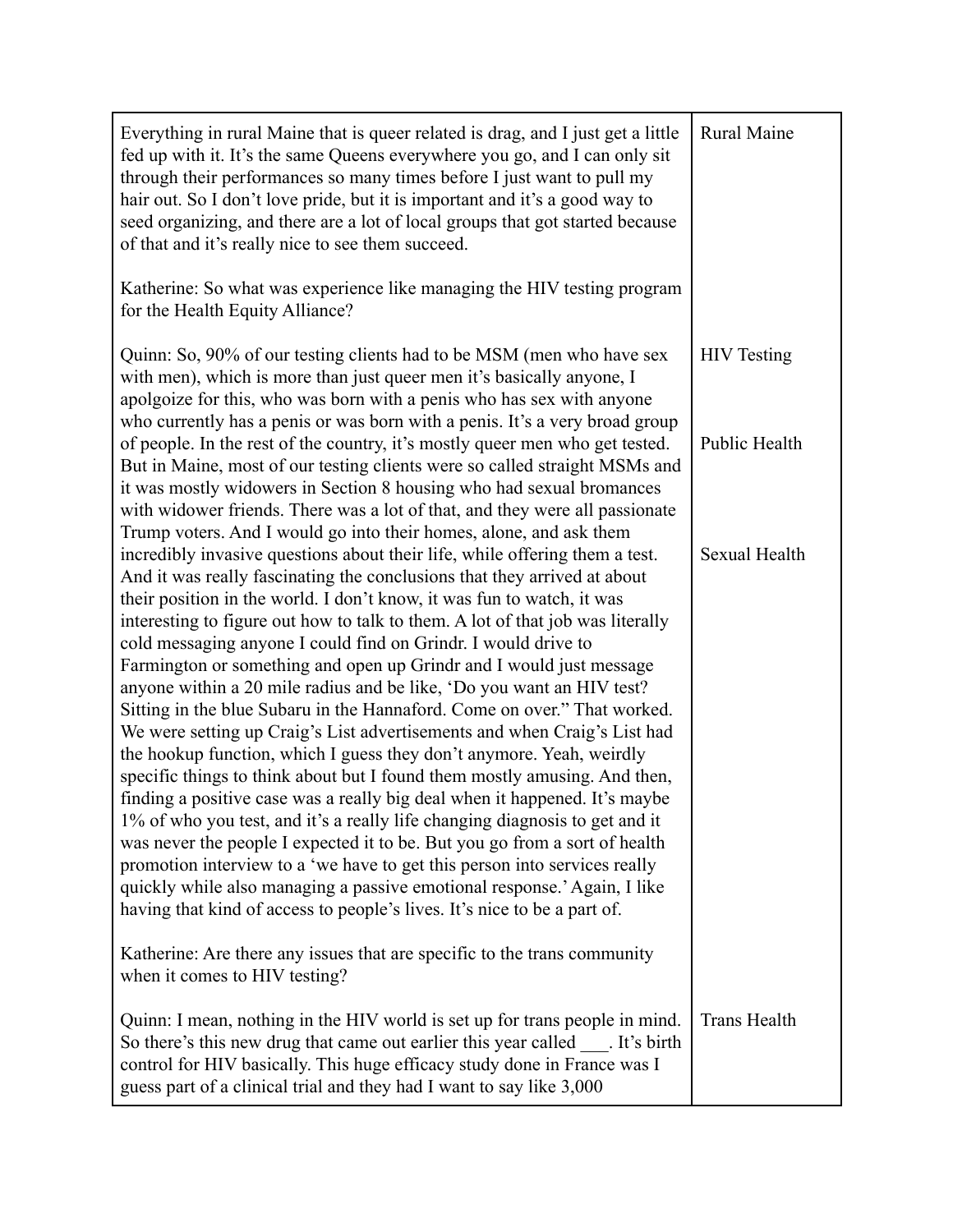| participants in this study. Fewer than 50 of them were trans. And they<br>acknowledged this in their big report that basically shows that this thing is<br>just shy of 100% effective, it is as close to 100% as you can say<br>statistically. Everyone in transmission. And they said 'yeah we couldn't<br>find any trans people to study.' And it's like what the hell do you mean you<br>couldn't find any trans people in Paris, which has a huge trans population.<br>It's like, you did not talk to the right person at any point. They had no trans<br>men in the study at all. And it's this whole huge problem because we think<br>that trans men who have sex with men are at a higher risk of HIV. For<br>similar reasons as cisgender men but specifically because testosterone can<br>cause vaginal tearing which puts you at a significantly higher risk. We<br>have no data anywhere and they're testing doesn't count towards any<br>federal contract with the CDC (Centers for Disease Control and<br>Prevention) because the CDC doesn't define them as high risk because<br>there's no data on that. But the data that they target for research is based on<br>surveillance data which is based on contracts that have requirements that<br>you serve only high risk populations as defined by the CDC. So the only<br>way to get people tests frequently is to not count their trans status. Which I<br>did frequently when I did testing. So it's a mess. And then trans people<br>have much lower adherence to both prevention and treatment for HIV,<br>which is closely tied up with poverty and historical issues with medical<br>treatment and pathologization of trans people. So it's just like a bunch of<br>additional hurtles that become more complicated as soon as you factor in<br>poverty and race. It's unfortunate; it's an illness that is incredibly treatable<br>and livable and in a chronic sense is still pretty much a pandemic for<br>certain portions of our community.<br>Liam: So we want to talk now about Maine Queer Health. Can you<br>describe what they've done for the LGBT community? | HIV treatment<br>Poverty<br>Health<br>Disparities |
|------------------------------------------------------------------------------------------------------------------------------------------------------------------------------------------------------------------------------------------------------------------------------------------------------------------------------------------------------------------------------------------------------------------------------------------------------------------------------------------------------------------------------------------------------------------------------------------------------------------------------------------------------------------------------------------------------------------------------------------------------------------------------------------------------------------------------------------------------------------------------------------------------------------------------------------------------------------------------------------------------------------------------------------------------------------------------------------------------------------------------------------------------------------------------------------------------------------------------------------------------------------------------------------------------------------------------------------------------------------------------------------------------------------------------------------------------------------------------------------------------------------------------------------------------------------------------------------------------------------------------------------------------------------------------------------------------------------------------------------------------------------------------------------------------------------------------------------------------------------------------------------------------------------------------------------------------------------------------------------------------------------------------------------------------------------------------------------------------------------------------------------------|---------------------------------------------------|
| Quinn: Yeah, so to clarify Maine Queer Health is a program of Maine<br>TransNet. Basically, me and a couple of other people got fed up with<br>everyone asking the same three questions in Queer Exchange Maine and<br>decided there was a community level of knowledge of what the good<br>providers are. Wouldn't it be great if you could get access to the full                                                                                                                                                                                                                                                                                                                                                                                                                                                                                                                                                                                                                                                                                                                                                                                                                                                                                                                                                                                                                                                                                                                                                                                                                                                                                                                                                                                                                                                                                                                                                                                                                                                                                                                                                                            | Maine Queer<br>Health                             |
| community's knowledge without having to ask in a Facebook group, and<br>hoping you get a good recommendation? So we programmed a database<br>based off of that and published it and we've been building it. We're<br>actually about to launch a new phase of it at the end of the year, we've just<br>built a much smarter relational database and added a whole huge health<br>resource section to it. It's community or provider based so we're not                                                                                                                                                                                                                                                                                                                                                                                                                                                                                                                                                                                                                                                                                                                                                                                                                                                                                                                                                                                                                                                                                                                                                                                                                                                                                                                                                                                                                                                                                                                                                                                                                                                                                          | Accessing Queer<br>Healthcare                     |
| screening the providers; they either choose to list themselves or patients of                                                                                                                                                                                                                                                                                                                                                                                                                                                                                                                                                                                                                                                                                                                                                                                                                                                                                                                                                                                                                                                                                                                                                                                                                                                                                                                                                                                                                                                                                                                                                                                                                                                                                                                                                                                                                                                                                                                                                                                                                                                                  | Primary Care                                      |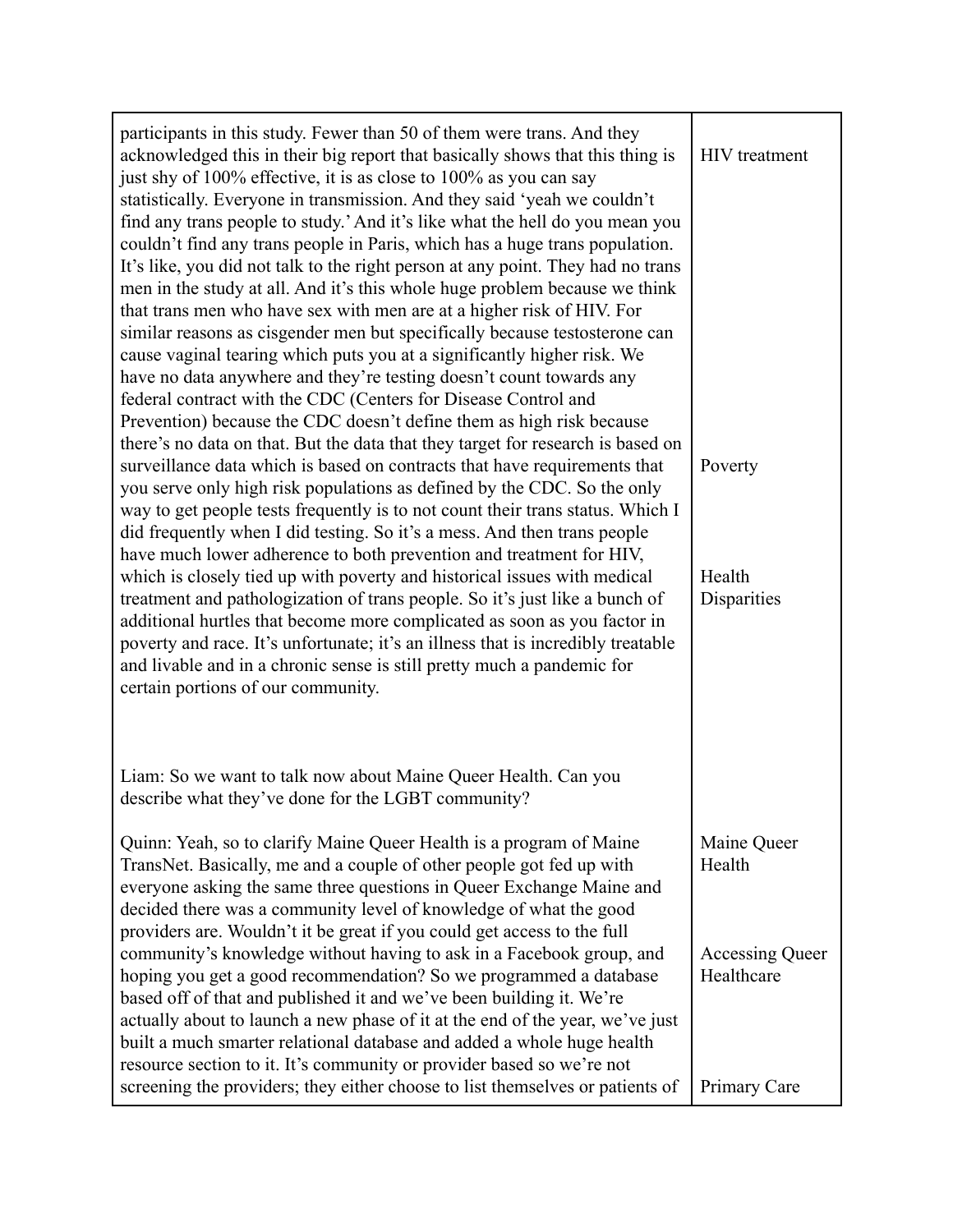| theirs who liked them submit their information. I hope that that's enough<br>information for people to have a chance of making a good choice through<br>healthcare. I know that not all of the good providers are good for<br>everybody, but it's an easier starting point, I think. It's particular with<br>primary care providers that there's a huge need in this state.<br>Liam: What was your role at Maine Queer Health?<br>Quinn: I built the initial database. I wasn't supposed to. There was a<br>committee that was supposed to do that, but they were dragging their feet.<br>So I just built it and published it, and said they could clean up the mess if<br>they didn't like it. That's frequently how we get things done, one of us gets<br>pissed off at everyone else. So yeah, I did that, as we were working on<br>building the new one I got to be part of a team that sort of thought through<br>how we want the relational database to think. So at the moment, it's really<br>hosted through a Weebly store site that we just managed to take the price<br>tags off of. It really is not very smart, and it's not very searchable. But the<br>new one will be searchable. I'm trying to think of an example of what it<br>will look like, well it just looks a lot more like a library database does I<br>suppose, which makes more sense since we had librarians build it for us.<br>Liam: Are there any other issues or organizations related to Maine Queer | <b>Health Database</b><br><b>Building</b> |
|----------------------------------------------------------------------------------------------------------------------------------------------------------------------------------------------------------------------------------------------------------------------------------------------------------------------------------------------------------------------------------------------------------------------------------------------------------------------------------------------------------------------------------------------------------------------------------------------------------------------------------------------------------------------------------------------------------------------------------------------------------------------------------------------------------------------------------------------------------------------------------------------------------------------------------------------------------------------------------------------------------------------------------------------------------------------------------------------------------------------------------------------------------------------------------------------------------------------------------------------------------------------------------------------------------------------------------------------------------------------------------------------------------------------------------------------------------------------------------------|-------------------------------------------|
| Health, Maine TransNet, or Health Equity Alliance, in specific that you<br>were hoping to talk about?                                                                                                                                                                                                                                                                                                                                                                                                                                                                                                                                                                                                                                                                                                                                                                                                                                                                                                                                                                                                                                                                                                                                                                                                                                                                                                                                                                                  |                                           |
| Quinn: With Maine Queer Health specifically I have to give credit to the<br>Mabel Wadsworth Center, in Bangor, which is a feminist health center, a<br>mother board for full disclosure who I think are the best providers of trans<br>healthcare in Maine. I think I'm allowed to have a pretty strong opinion<br>about that. They're great, they about 5 years ago realized they were having                                                                                                                                                                                                                                                                                                                                                                                                                                                                                                                                                                                                                                                                                                                                                                                                                                                                                                                                                                                                                                                                                         | Mabel<br>Wadsworth<br>Center              |
| more and more requests for trans care and I'm like most of the clinics who<br>have this, they decided to embrace that. So they started off [unintelligible].<br>And then they noticed really early on 'oh none of these people have<br>primary care providers.' And instead of saying 'well that's someone else's                                                                                                                                                                                                                                                                                                                                                                                                                                                                                                                                                                                                                                                                                                                                                                                                                                                                                                                                                                                                                                                                                                                                                                      | <b>Trans Healthcare</b>                   |
| problem,' they said 'let's open up a primary care office.' And then they<br>discovered that everyone has these health navigation issues with insurance.<br>Instead of saying 'that's our patients' problem,' they hired someone whose<br>only job is to navigate trans people through health insurance. That person<br>is part of the reauthoring of Maine Queer Health and has been a huge help<br>and knows more about trans health insurance than I do and that is not<br>something I say lightly, because I helped write the insurance law in Maine.<br>Yeah, they're really helpful and they offer great care. So I give credit to<br>them on that.                                                                                                                                                                                                                                                                                                                                                                                                                                                                                                                                                                                                                                                                                                                                                                                                                               | <b>Trans Health</b><br>Insurance          |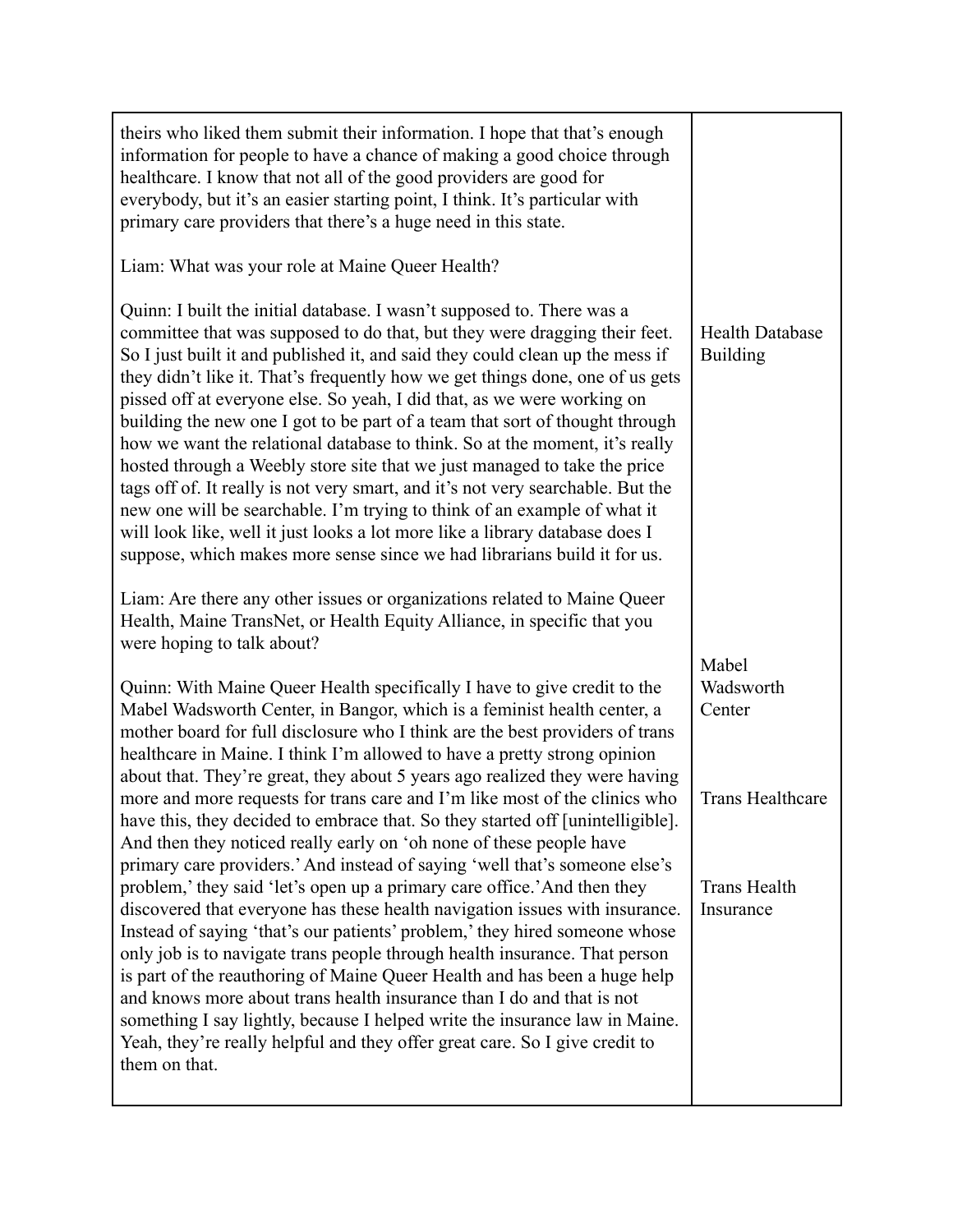| Liam: That's awesome. I'm from Bangor so I've also heard of that<br>organization before.                                                                                                                                                                                                                                                                                                                                                                                                                                                                                                                         |                             |
|------------------------------------------------------------------------------------------------------------------------------------------------------------------------------------------------------------------------------------------------------------------------------------------------------------------------------------------------------------------------------------------------------------------------------------------------------------------------------------------------------------------------------------------------------------------------------------------------------------------|-----------------------------|
| Katherine: Could you talk a little about your involvement with the Mindful<br>Queer Collective?                                                                                                                                                                                                                                                                                                                                                                                                                                                                                                                  | Mindful Queer<br>Collective |
| Quinn: Yeah, it was originally Mid Coast Queer Collective. I started that<br>with a couple of friends when I was 18. Mostly because none of the LGBT<br>orgs in Maine cared about rural Maine at that time, and that included<br>Maine TransNet. Basically we got told by MTN that they wouldn't open<br>programming in Mid Coast so we said 'let's start something new.' So that                                                                                                                                                                                                                                | Rural Maine                 |
| went on for a couple of years and as I got pulled into MTN I stepped away<br>from Mindful Queer Collective but we did some cool projects. We had<br>support groups, we had drop ins all over Central Maine for a couple of                                                                                                                                                                                                                                                                                                                                                                                       | Coming out<br>support       |
| years. We did this whole backpack program where we would basically<br>make go-bags for queer youth that they could have on hand before that<br>came out so that if they got kicked out they had supplies, which was<br>unfortunately well utilized. I don't really know if they're still around or<br>not, they have a website, but the people they say are involved on the<br>website, half of them don't live in Maine anymore, so I don't really know<br>what's going on with them at this point. I mean, they may have been a<br>casualty of the pandemic.                                                   | Queer Youth                 |
| Liam: So is there anything else about political activism or organizing as a<br>whole that you were hoping to touch on? Any other organizations?                                                                                                                                                                                                                                                                                                                                                                                                                                                                  |                             |
| Quinn: I don't think so.                                                                                                                                                                                                                                                                                                                                                                                                                                                                                                                                                                                         |                             |
| Liam: Okay. Moving on, we're gonna go to the gender identity section.                                                                                                                                                                                                                                                                                                                                                                                                                                                                                                                                            |                             |
| Quinn: Oh fun.                                                                                                                                                                                                                                                                                                                                                                                                                                                                                                                                                                                                   |                             |
| Liam: When did you first become aware of not being cisgender?<br>Quinn: Okay. So I'm gonna split this question. There was the 'when did I<br>understand I was a girl?' and there was the 'when did I understand I was<br>trans?' and those are two very separate moments in my life. I think I<br>understood my gender, I don't remember not understanding it, which is<br>pretty standard for the majority of the population. I think I knew that from<br>a young age. I think pre-school-ish. I learned the word transgender when I<br>was 7, there was a Discovery Channel documentary that meant a lot to me | Gender Identity             |
| then, I'm sure I would tear it to shreds now for being horrible. There was<br>the 'I am a girl,' and then there was the 'people don't think I'm a girl,' and<br>then there was the 'there's a word for that, and a way to deal with that.' It<br>kinda happened over the course of a few years. All early childhood.                                                                                                                                                                                                                                                                                             | Early childhood             |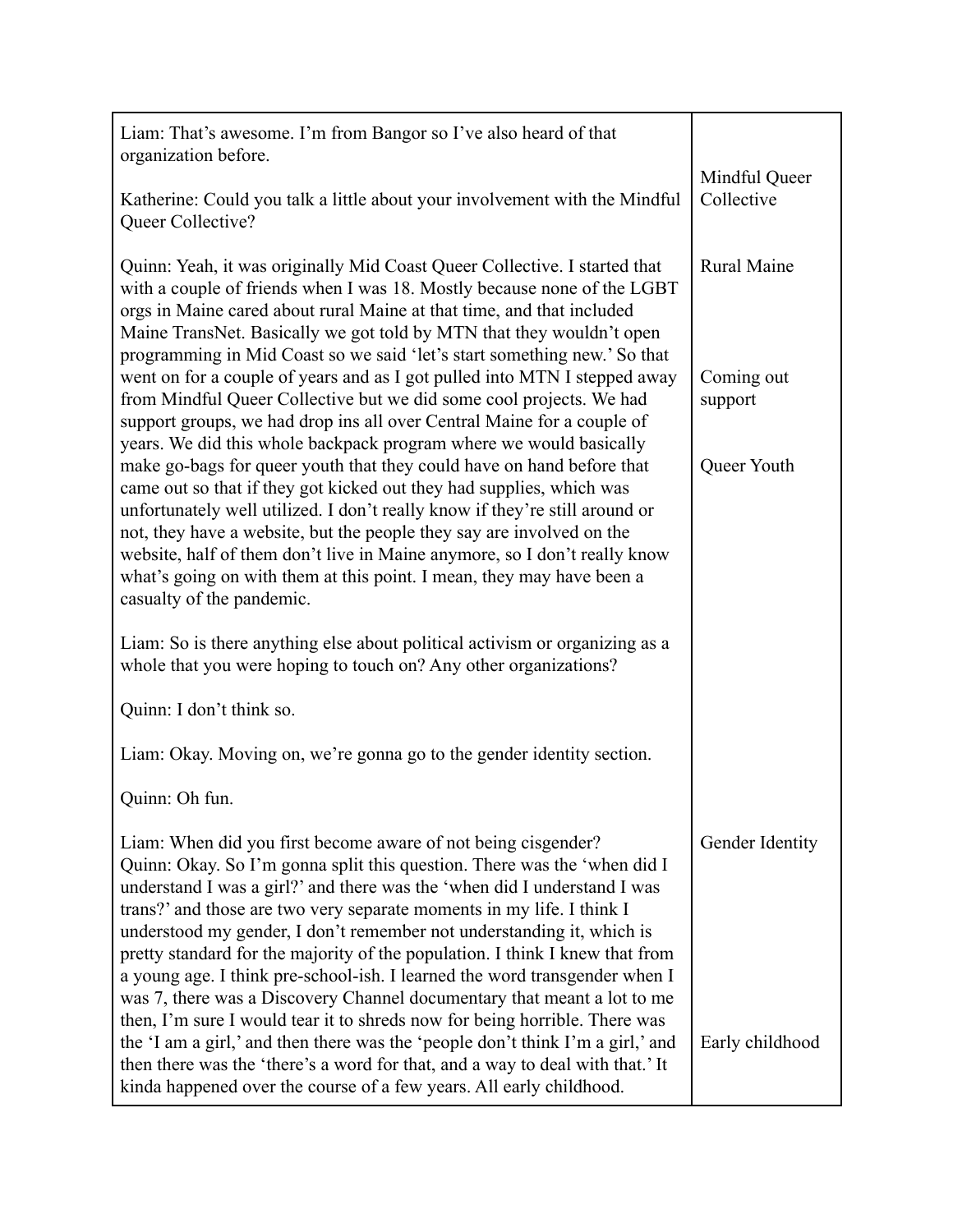| Liam: Can you talk a little bit more about the process of how you came to<br>identify as trans?<br>Quinn: I didn't really have like a coming out moment, with any of this. I                                                                                                                                                                                                                                                                                                                                                                                                                                                                                                                                                                                                                                                                                                                                                                                                                                                                                                                                                                                                                                                                                                                                                                                                                                                                                                                                                                                                                                                                                                                                   | Coming out                  |
|----------------------------------------------------------------------------------------------------------------------------------------------------------------------------------------------------------------------------------------------------------------------------------------------------------------------------------------------------------------------------------------------------------------------------------------------------------------------------------------------------------------------------------------------------------------------------------------------------------------------------------------------------------------------------------------------------------------------------------------------------------------------------------------------------------------------------------------------------------------------------------------------------------------------------------------------------------------------------------------------------------------------------------------------------------------------------------------------------------------------------------------------------------------------------------------------------------------------------------------------------------------------------------------------------------------------------------------------------------------------------------------------------------------------------------------------------------------------------------------------------------------------------------------------------------------------------------------------------------------------------------------------------------------------------------------------------------------|-----------------------------|
| remember really distinctly, I wanted to join the boy scouts when I was 7,<br>cause all of my friends were joining the boy scouts and I wanted to spend<br>time with my friends. And my Dad took me to the cub scout introductory<br>meeting, and this was way before the boy scouts actually kinda got cool.<br>And my Dad just asked toward the end of the meeting, if one of the kids<br>ended up being gay, would they be kicked out? And the guy was like,<br>'unfortunately yes,' and my Dad was like 'well we're not gonna waste his<br>time.' And just took me out of the room at the time. Which that's mostly a<br>good memory for me 'cause like I think my parents knew me on some<br>level. I don't think they necessarily understood me, but I think they knew<br>me. There was never a point in my life where I wasn't insistent with the<br>people close to me about my gender identity, and sort of the language that<br>we used to talk about that evolved as I learned how to talk about it better<br>and as language shifted. By the time I was like 12 or 13, trans was the<br>word that everyone in the family was using. Queer or gay was what most<br>of the people outside of my immediate circle were using. They didn't have<br>the other language. So there wasn't like a moment of this is it, this is how I<br>talk about it. I was just kind of like 'okay'. I know who I am, let's talk<br>about the words that I need to get there. That's not accurate. I know who I<br>am, let's talk about the words I need for everyone else to get there. So<br>yeah, that evolved over time, and continues to evolve.<br>Liam: How do you think your gender identity has influenced your | Gender identity<br>language |
| activism?                                                                                                                                                                                                                                                                                                                                                                                                                                                                                                                                                                                                                                                                                                                                                                                                                                                                                                                                                                                                                                                                                                                                                                                                                                                                                                                                                                                                                                                                                                                                                                                                                                                                                                      | Maine People's              |
| Quinn: It's certainly focused it. I don't know, I didn't actually intend to get<br>into politics at all. My first campaign job was at the Maine People's<br>Alliance. It was a gubernatorial campaign. My Mother has had 3 sayings<br>that have defined a lot of my life that I think ultimately led me to this<br>position. First of all, she has always told my sibling and I to always be<br>queen. Which I think she meant that you should always be in charge, but I<br>possibly took it more literally than she intended. Everybody wants to be a<br>useful engine, which is her way of saying that everyone wants to feel like                                                                                                                                                                                                                                                                                                                                                                                                                                                                                                                                                                                                                                                                                                                                                                                                                                                                                                                                                                                                                                                                          | Alliance<br>Family          |
| they're part of something, which has certainly influenced my love of<br>organizing and how I think about volunteer management and that kind of<br>thing. People want to feel useful. And, "find the needs and fill it," I swear<br>to god she said that every day of my childhood. Whether it was about<br>volunteering at a soup kitchen or whether it was about cleaning the house<br>on a Saturday morning. I think sort of how I ended up doing this work was                                                                                                                                                                                                                                                                                                                                                                                                                                                                                                                                                                                                                                                                                                                                                                                                                                                                                                                                                                                                                                                                                                                                                                                                                                              | Volunteering/<br>Organizing |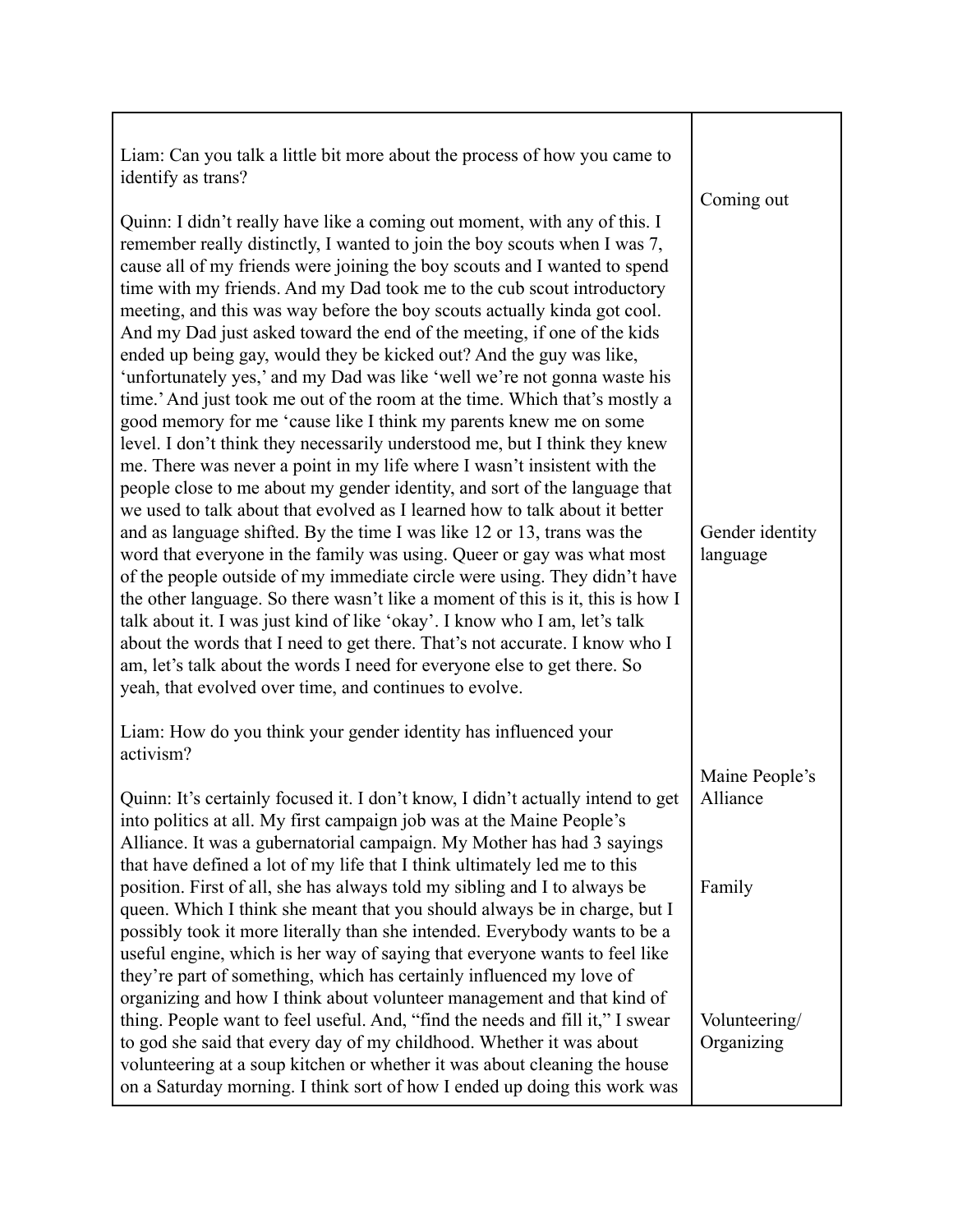| that no one else was doing this work. There wasn't a trans organization<br>serving the full needs of the community and I needed those services and I<br>think my friends needed those services so we ended up building them.<br>We're fairly unique in the country, there's not another organization in the<br>United States that does the breadth of services that we do. Maybe we'll go<br>national someday I don't know. So, my gender identity helped me to know<br>what some of those needs were, there's certainly more than what I<br>specifically have needed and there's been a learning process around that.<br>I've been engaged in identity politics for better or worse, the identity gave<br>me the career. | Identity politics       |
|---------------------------------------------------------------------------------------------------------------------------------------------------------------------------------------------------------------------------------------------------------------------------------------------------------------------------------------------------------------------------------------------------------------------------------------------------------------------------------------------------------------------------------------------------------------------------------------------------------------------------------------------------------------------------------------------------------------------------|-------------------------|
| Liam: What do you think the most urgent issues are facing the trans<br>community as a whole?                                                                                                                                                                                                                                                                                                                                                                                                                                                                                                                                                                                                                              |                         |
| Quinn: Probably not the obvious ones. Poverty. It's been a difficult lesson.<br>It is not possible to outwork poverty. I just mean that in terms of poor<br>people getting out of poverty and as in people engaged in advocacy and<br>direct service work. We can not work harder than poverty is big. Most of<br>the people I work with on a day to day basis are poor. Most of the people I<br>work with on a day to day basis are disabled. About 60% of trans people in<br>Maine have a disability. I don't think that's anywhere in the picture of how<br>people conceive of the trans community. And like, I could give a long<br>explanation for why that's the case, but honestly I think the one thing           | Poverty                 |
| we're really interested in is, I think a lot of the organizations that exist in<br>our community are looking at sort of end of the river outcomes. So we can<br>look at suicide, we can look at trauma and our approach historically has<br>been let's respond to suicide and people in crisis and let's provide support                                                                                                                                                                                                                                                                                                                                                                                                  | Suicide                 |
| to survivors. And those are both essential things to do. They don't fix any<br>problem though, there's no solution to trans liberation that does not involve<br>living trans people. So we have to keep trans people alive. We did this<br>huge community survey earlier this year, and we haven't even put the data<br>out yet. I'm sure when we do we'll submit a copy to the archive upstairs.<br>Basically, we looked at a ton of different experiences and what we found<br>overwhelmingly is that most of the bad things that we deal with start much<br>younger than we thought they did. And they start at different points in<br>relationship to people's journey with gender than we thought they did. So       | <b>Trans</b> liberation |
| for example, the median age for suicide attempts among Trans Mainers is<br>13 years old. And the median age of first sexual assault is 11 years old.<br>And it's the median, so it's literally half of the respondents it's below that.<br>80% of our respondents it all happened before they were 18.70% of<br>respondents it happened before they told anyone else in their life they were<br>trans. We asked a whole bunch of questions in relation to common markers<br>of transition that people have and coming out that people have and found<br>that the more of those they had done, the less likely they had had any of                                                                                         | Trauma                  |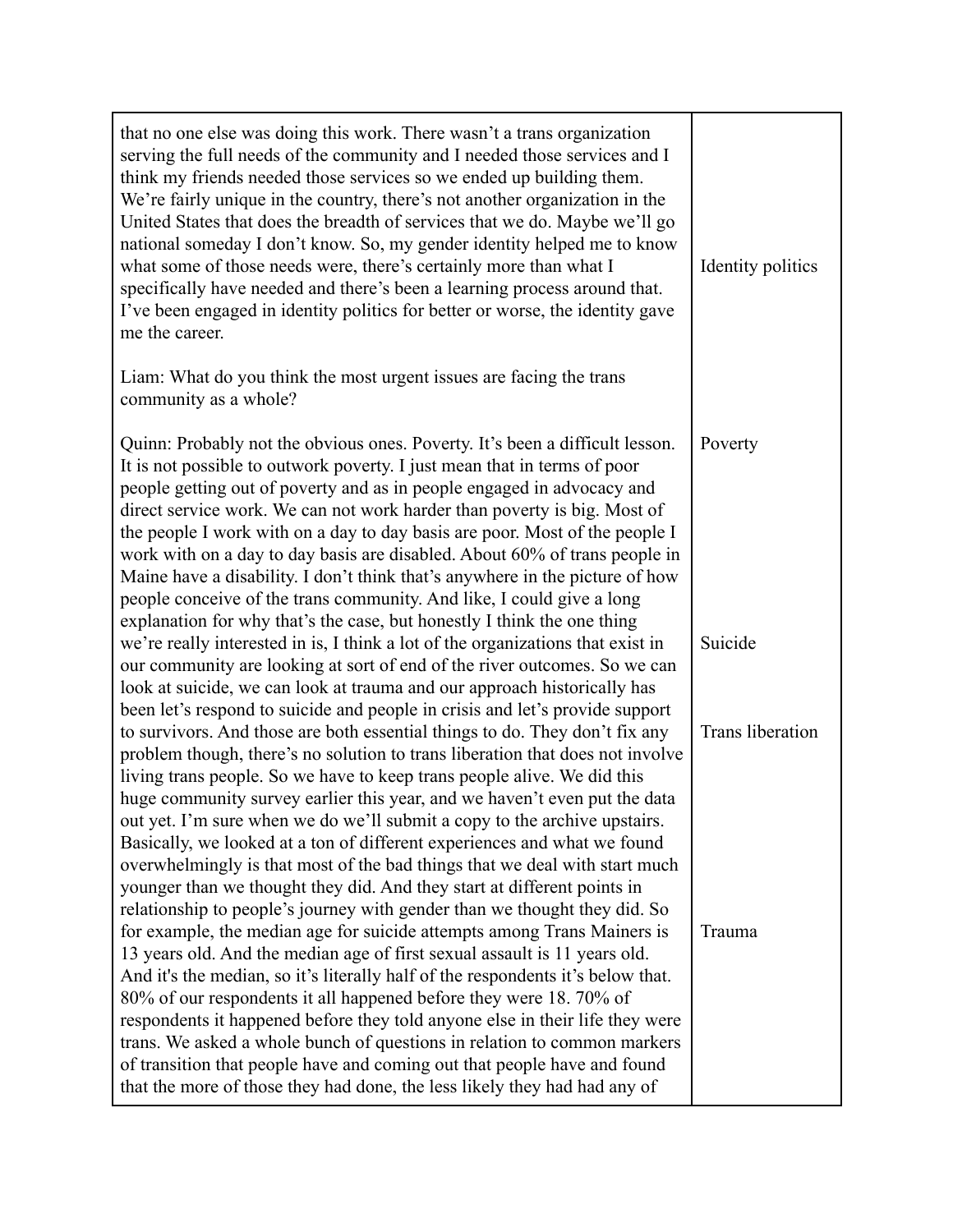| these negative experiences in the last year or so of their life. I think that's<br>really exciting data. First of all, it's fairly strong evidence that transition is<br>a protective factor. That's really powerful. Particularly because I talk to a<br>lot of scared parents. They're convinced that coming out and transitioning<br>is going to put their kid in harm's way. We have evidence that the opposite<br>is true. Being closeted is going to leave them vulnerable to horrible<br>outcomes, and transitioning might protect them from those. Not<br>universally, for sure. I think the fact that it happens young, and it happens                                                                                                                                                                                                                                                                                                                                                                                                                                                                                                                                                                                                                                                                                  | Transition           |
|----------------------------------------------------------------------------------------------------------------------------------------------------------------------------------------------------------------------------------------------------------------------------------------------------------------------------------------------------------------------------------------------------------------------------------------------------------------------------------------------------------------------------------------------------------------------------------------------------------------------------------------------------------------------------------------------------------------------------------------------------------------------------------------------------------------------------------------------------------------------------------------------------------------------------------------------------------------------------------------------------------------------------------------------------------------------------------------------------------------------------------------------------------------------------------------------------------------------------------------------------------------------------------------------------------------------------------|----------------------|
| before people come out, for us means we're looking at if we want to<br>imagine a trans community 3 or 4 generations from now where these aren't<br>the defining experiences in the majority of the community's lives, we have<br>to get in a lot younger than we have been. So we're doing a lot of work<br>around what a childhood level intervention looks like when we don't know<br>who in the room is the one who needs them. So that gets us into<br>conversations around gender expectations and gendered violence. The fact<br>that we can never set up an organization big enough to screen for all of that<br>so we have to work with other service networks to do that, and train                                                                                                                                                                                                                                                                                                                                                                                                                                                                                                                                                                                                                                     | Trauma<br>prevention |
| teachers and sexual assault advocates, to sort of parents and culturally shift<br>our expectations on children, and that's work that will probably take longer<br>than I have life to lead. That's a solid century's worth of work ahead of us.<br>So that's part of it. How do we do primary prevention to prevent trauma on<br>our community because trauma determines every other negative outcome.<br>And then also the question we're asking a lot right now is we serve mostly<br>adults or adolescents and the adolescents have had a lot of the experiences<br>the adults have had in terms of crappy things happening to them. We argue<br>that we're serving a community of trauma survivors but there's a<br>difference between serving adult survivors of adult trauma vs serving adult<br>survivors of childhood trauma. So we're thinking about what that looks<br>like, and what that means for our work. Because the healing involved in<br>that, I mean you're getting to experience what people had 4 or 5-6 years<br>old, potentially. Those are formative to everything about them, and in need<br>of community and healing, and acceptance. And that's just very different<br>than how we or I think any LGBT org has defined the issue until now.<br>That's where I think the future of our work is going. | Healing              |
| Liam: That's really cool. Are there any other things you wanted to touch<br>on in terms of gender identity?                                                                                                                                                                                                                                                                                                                                                                                                                                                                                                                                                                                                                                                                                                                                                                                                                                                                                                                                                                                                                                                                                                                                                                                                                      |                      |
| Quinn: I don't think so. It is really weird to watch how we talk about it<br>change. I was on Tik Tok a couple of nights ago, and this huge comments<br>argument around are non-binary people trans or not, and that's not a new<br>debate. That's been around for as long as I've been in this community. And<br>it's, I want to pull my hair out anytime I hear that. And I'm like, did no one                                                                                                                                                                                                                                                                                                                                                                                                                                                                                                                                                                                                                                                                                                                                                                                                                                                                                                                                 | Gender discourse     |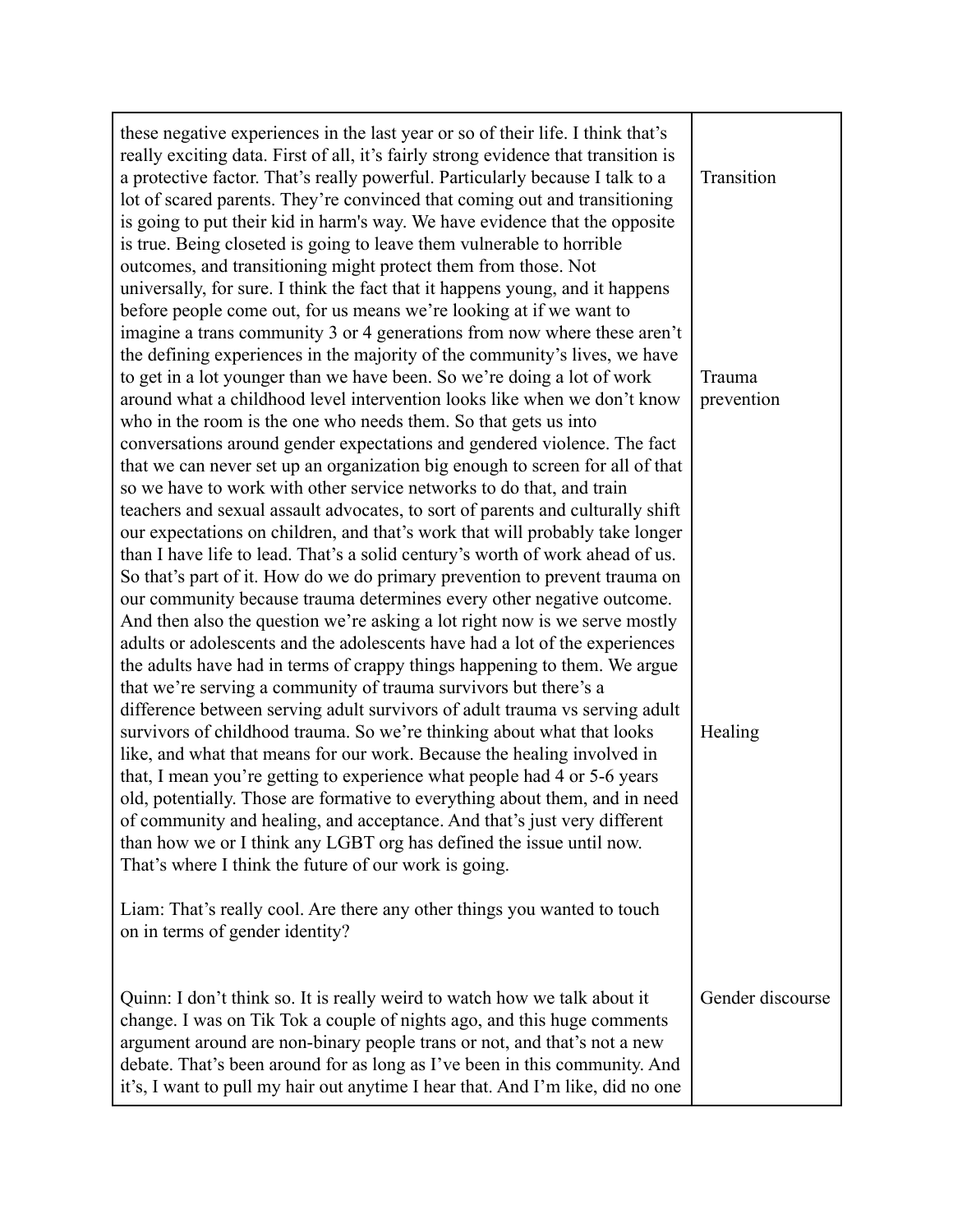| ever bother to look up the history of the term transgender? Cause when it<br>was invented, it was specifically not for binary trans people, it was for<br>everybody else. People need to understand descriptive and prescriptive<br>labels. I'm just really interested to see, Western white societies are<br>obsessed with categorization, and adolescents are obsessed with<br>categorization, which is natural and healthy, because categories and labels<br>are how we figure out who we are. And that's what that stage of life is<br>about. Our language for this is so young. It was not until the advent of the<br>internet that we were able to start having a community level dialogue about<br>how we talk about gender and our experiences of gender and gender<br>diversity. We only have a couple of decades on that. Comparing that to<br>non-western cultures who have greater gender diversity than we do, and<br>they have thousands of years of discourse and understanding that we don't<br>have. It's like, I simultaneously just want to punch anyone who says this is<br>absolutely the right answer cause I'm like, no it's not. I have lived through<br>enough absolutely right answers being wrong to know that there is no right<br>answer yet. We are not in our lifetimes going to have a set in stone answer.<br>I'm just really curious to see where it goes, and how we talk about these<br>experiences. 50 years from now, transgender might be a really dated term.<br>It's weird to think about that. It's weird to think about living through that,<br>most likely, hopefully. Yeah, weird. Frustrating to see the same couple of<br>debates happening over and over again. I can't go out to dinner after<br>support groups with our folks anymore. Cause it's mostly folks who are<br>earlier in transition and I'm like, I understand you need to sit amongst<br>these people and form friendships with them and argue these same things,<br>but I've had 10 years of these arguments and I'm just done. Like nothing<br>you are saying is new. Shut up. But don't. It's important to have these<br>discussions. I just am a little bit tired of trans people. That's not true. I just<br>am really bored of trans people's problems. I probably need a break at<br>some point. Whatever<br>Katherine: So if you could imagine 3 or 4 generations down the line of<br>trans people, what would be some ideal changes that you would like to<br>see? | Gender language<br>Future<br>generations of<br>trans people |
|--------------------------------------------------------------------------------------------------------------------------------------------------------------------------------------------------------------------------------------------------------------------------------------------------------------------------------------------------------------------------------------------------------------------------------------------------------------------------------------------------------------------------------------------------------------------------------------------------------------------------------------------------------------------------------------------------------------------------------------------------------------------------------------------------------------------------------------------------------------------------------------------------------------------------------------------------------------------------------------------------------------------------------------------------------------------------------------------------------------------------------------------------------------------------------------------------------------------------------------------------------------------------------------------------------------------------------------------------------------------------------------------------------------------------------------------------------------------------------------------------------------------------------------------------------------------------------------------------------------------------------------------------------------------------------------------------------------------------------------------------------------------------------------------------------------------------------------------------------------------------------------------------------------------------------------------------------------------------------------------------------------------------------------------------------------------------------------------------------------------------------------------------------------------------------------------------------------------------------------------------------------------------------------------------------------------------------------------------------------------------------------------------------------------------------------------------------------------------------------------|-------------------------------------------------------------|
| Quinn: I'm terrified that this isn't the way we're going. And I think it'll be<br>interesting as we have more and more people transitioning as kids, who are<br>having their transitions guided slowly by cisgendered people. And they're<br>not accessing community increasingly. I talk to parents who are like 'I<br>don't want my kid to be part of this community.' And I'm like 'uh<br>why?' and they're like 'I want my kid to be normal.' So they can transition<br>but I'm gonna help them be like a normal boy or a normal girl. That's<br>gonna fuck them up for life probably. I'm worried about us going in that                                                                                                                                                                                                                                                                                                                                                                                                                                                                                                                                                                                                                                                                                                                                                                                                                                                                                                                                                                                                                                                                                                                                                                                                                                                                                                                                                                                                                                                                                                                                                                                                                                                                                                                                                                                                                                                              | Childhood<br>transition                                     |